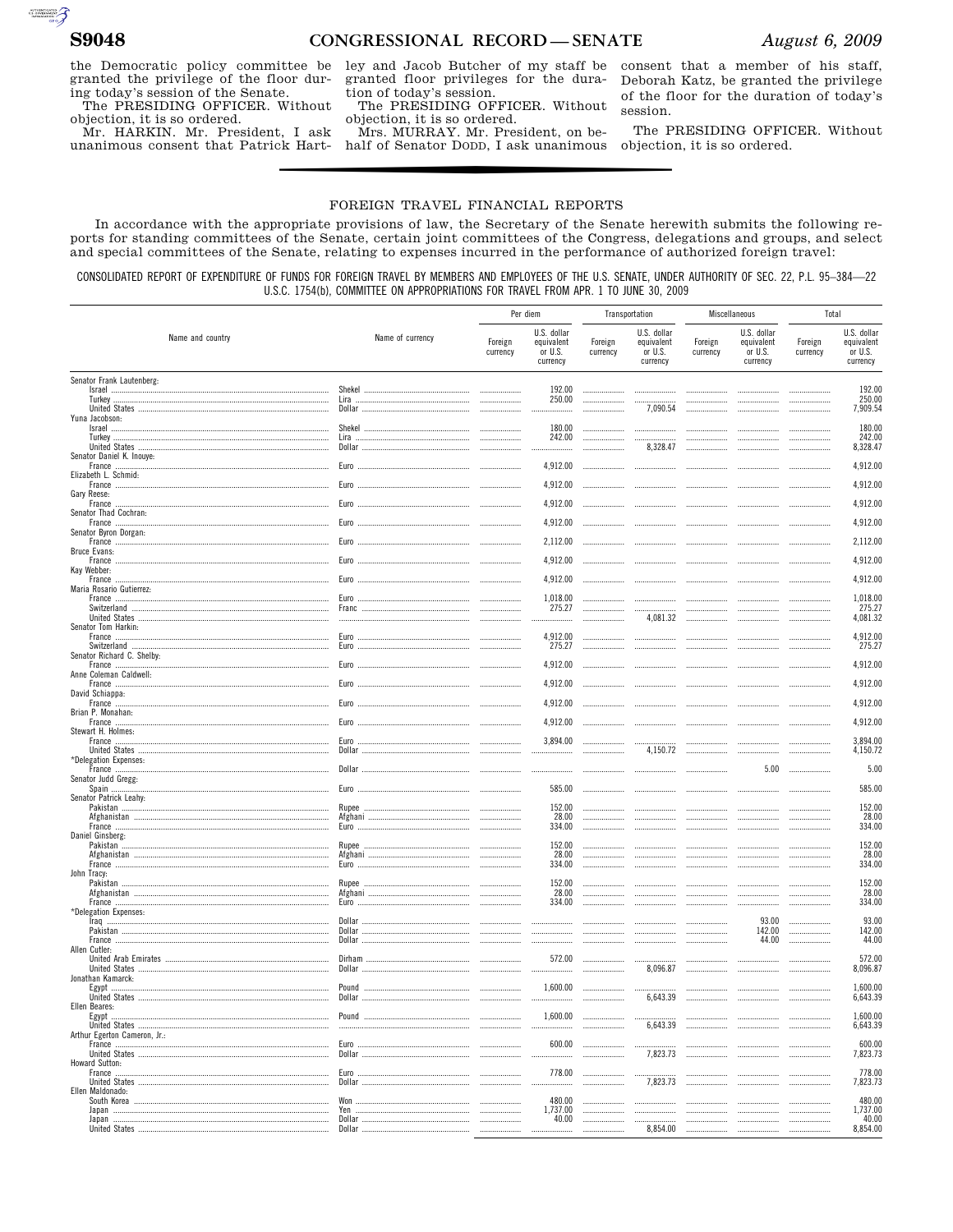Total .........

284.00 ...................... 142,643.00

The Delegation expenses include payments and reimbursements by the Department of State under the authority of Section 502(b) of the Mutual Security Act of 1954, as amended by Section 22 of Pub. L. 95-384, and expenses paid

SENATOR DANIEL INOUYE,<br>Chairman, Committee on Appropriations, July 27, 2009.

CONSOLIDATED REPORT OF EXPENDITURE OF FUNDS FOR FOREIGN TRAVEL BY MEMBERS AND EMPLOYEES OF THE U.S. SENATE, UNDER AUTHORITY OF SEC. 22, P.L. 95-384-22 U.S.C. 1754(b), COMMITTEE ON ARMED SERVICES FOR TRAVEL FROM APR. 1 TO JUNE 30, 2009

|                                                      |                                                                                                                                                                                                                                                                                                                                                                                                                                                       |                     | Per diem                                                                                                                                                                                                                                                                                                                                                                                                                                                                                                                                                          |                     | Transportation                                                                                                                                                                                                                                                                                                                                                                                                                                                                                                                                                                                                                                                                                                                                      |                     | Miscellaneous                                                                                                                                                                                                                                                                                                                                                                                                                                   | Total               |                                                  |
|------------------------------------------------------|-------------------------------------------------------------------------------------------------------------------------------------------------------------------------------------------------------------------------------------------------------------------------------------------------------------------------------------------------------------------------------------------------------------------------------------------------------|---------------------|-------------------------------------------------------------------------------------------------------------------------------------------------------------------------------------------------------------------------------------------------------------------------------------------------------------------------------------------------------------------------------------------------------------------------------------------------------------------------------------------------------------------------------------------------------------------|---------------------|-----------------------------------------------------------------------------------------------------------------------------------------------------------------------------------------------------------------------------------------------------------------------------------------------------------------------------------------------------------------------------------------------------------------------------------------------------------------------------------------------------------------------------------------------------------------------------------------------------------------------------------------------------------------------------------------------------------------------------------------------------|---------------------|-------------------------------------------------------------------------------------------------------------------------------------------------------------------------------------------------------------------------------------------------------------------------------------------------------------------------------------------------------------------------------------------------------------------------------------------------|---------------------|--------------------------------------------------|
| Name and country                                     | Name of currency                                                                                                                                                                                                                                                                                                                                                                                                                                      | Foreign<br>currency | U.S. dollar<br>equivalent<br>or U.S.<br>currency                                                                                                                                                                                                                                                                                                                                                                                                                                                                                                                  | Foreign<br>currency | U.S. dollar<br>equivalent<br>or U.S.<br>currency                                                                                                                                                                                                                                                                                                                                                                                                                                                                                                                                                                                                                                                                                                    | Foreign<br>currency | U.S. dollar<br>equivalent<br>or U.S.<br>currency                                                                                                                                                                                                                                                                                                                                                                                                | Foreign<br>currency | U.S. dollar<br>equivalent<br>or U.S.<br>currency |
| Senator Lindsey Graham:<br>Japan                     |                                                                                                                                                                                                                                                                                                                                                                                                                                                       |                     | 254.00<br>134.00<br>132.00                                                                                                                                                                                                                                                                                                                                                                                                                                                                                                                                        |                     |                                                                                                                                                                                                                                                                                                                                                                                                                                                                                                                                                                                                                                                                                                                                                     |                     | 35.00                                                                                                                                                                                                                                                                                                                                                                                                                                           | <br>.               | 254.00<br>134.00<br>167.00                       |
| Thomas W. Weinberg:<br>Spain<br>Senator John McCain: |                                                                                                                                                                                                                                                                                                                                                                                                                                                       |                     | 280.00<br>64.00                                                                                                                                                                                                                                                                                                                                                                                                                                                                                                                                                   |                     |                                                                                                                                                                                                                                                                                                                                                                                                                                                                                                                                                                                                                                                                                                                                                     |                     | 42.00                                                                                                                                                                                                                                                                                                                                                                                                                                           |                     | 280.00<br>106.00                                 |
| Richard Fontaine:                                    |                                                                                                                                                                                                                                                                                                                                                                                                                                                       |                     | 64.00<br>57.00<br>562.00                                                                                                                                                                                                                                                                                                                                                                                                                                                                                                                                          | <br><br>            |                                                                                                                                                                                                                                                                                                                                                                                                                                                                                                                                                                                                                                                                                                                                                     |                     |                                                                                                                                                                                                                                                                                                                                                                                                                                                 |                     | 64.00<br>57.00<br>562.00                         |
|                                                      | Dollar                                                                                                                                                                                                                                                                                                                                                                                                                                                |                     | 388.00<br>200.00<br>388.00<br>146.00                                                                                                                                                                                                                                                                                                                                                                                                                                                                                                                              |                     |                                                                                                                                                                                                                                                                                                                                                                                                                                                                                                                                                                                                                                                                                                                                                     |                     |                                                                                                                                                                                                                                                                                                                                                                                                                                                 |                     | 388.00<br>200.00<br>388.00<br>146.00             |
| Brooke F. Buchanan:                                  |                                                                                                                                                                                                                                                                                                                                                                                                                                                       |                     | 388.00<br>200.00<br>146.00                                                                                                                                                                                                                                                                                                                                                                                                                                                                                                                                        |                     |                                                                                                                                                                                                                                                                                                                                                                                                                                                                                                                                                                                                                                                                                                                                                     |                     |                                                                                                                                                                                                                                                                                                                                                                                                                                                 |                     | 388.00<br>200.00<br>146.00                       |
| Senator Susan M. Collins:                            |                                                                                                                                                                                                                                                                                                                                                                                                                                                       |                     | 388.00<br>151.00<br>147.00                                                                                                                                                                                                                                                                                                                                                                                                                                                                                                                                        |                     |                                                                                                                                                                                                                                                                                                                                                                                                                                                                                                                                                                                                                                                                                                                                                     |                     |                                                                                                                                                                                                                                                                                                                                                                                                                                                 |                     | 388.00<br>151.00<br>147.00                       |
| Robert Epplin:                                       |                                                                                                                                                                                                                                                                                                                                                                                                                                                       |                     | 372.00<br>151.00<br>147.00                                                                                                                                                                                                                                                                                                                                                                                                                                                                                                                                        |                     |                                                                                                                                                                                                                                                                                                                                                                                                                                                                                                                                                                                                                                                                                                                                                     | .                   |                                                                                                                                                                                                                                                                                                                                                                                                                                                 |                     | 372.00<br>151.00<br>147.00                       |
| Senator Jack Reed:                                   |                                                                                                                                                                                                                                                                                                                                                                                                                                                       |                     | 372.00                                                                                                                                                                                                                                                                                                                                                                                                                                                                                                                                                            |                     |                                                                                                                                                                                                                                                                                                                                                                                                                                                                                                                                                                                                                                                                                                                                                     |                     | 75.00<br>38.00                                                                                                                                                                                                                                                                                                                                                                                                                                  |                     | 372.00<br>75.00<br>38.00                         |
| Elizabeth King:                                      |                                                                                                                                                                                                                                                                                                                                                                                                                                                       |                     | $\begin{minipage}{.4\linewidth} \begin{minipage}{.4\linewidth} \begin{minipage}{.4\linewidth} \end{minipage} \begin{minipage}{.4\linewidth} \begin{minipage}{.4\linewidth} \end{minipage} \end{minipage} \begin{minipage}{.4\linewidth} \begin{minipage}{.4\linewidth} \begin{minipage}{.4\linewidth} \end{minipage} \end{minipage} \begin{minipage}{.4\linewidth} \begin{minipage}{.4\linewidth} \end{minipage} \end{minipage} \begin{minipage}{.4\linewidth} \begin{minipage}{.4\linewidth} \end{minipage} \end{minipage} \begin{minipage}{.4\linewidth} \$<br> |                     | 8,992.75                                                                                                                                                                                                                                                                                                                                                                                                                                                                                                                                                                                                                                                                                                                                            | <br>                | <br>80.00<br>5.00<br>29.00                                                                                                                                                                                                                                                                                                                                                                                                                      |                     | 8,992.75<br>80.00<br>5.00<br>29.00               |
| Senator Mel Martinez:<br>Laura Bauld:                |                                                                                                                                                                                                                                                                                                                                                                                                                                                       |                     | <br>310.00                                                                                                                                                                                                                                                                                                                                                                                                                                                                                                                                                        |                     | 8,992.75<br>                                                                                                                                                                                                                                                                                                                                                                                                                                                                                                                                                                                                                                                                                                                                        | <br>                |                                                                                                                                                                                                                                                                                                                                                                                                                                                 |                     | 8,992.75<br>310.00                               |
| Michael J. Noblet:                                   |                                                                                                                                                                                                                                                                                                                                                                                                                                                       |                     | 114.00<br>193.00<br>153.00                                                                                                                                                                                                                                                                                                                                                                                                                                                                                                                                        | <br>                | 40.00<br>                                                                                                                                                                                                                                                                                                                                                                                                                                                                                                                                                                                                                                                                                                                                           | <br>                | 40.00<br>70.00                                                                                                                                                                                                                                                                                                                                                                                                                                  |                     | 114.00<br>273.00<br>223.00                       |
| Dana W. White:                                       |                                                                                                                                                                                                                                                                                                                                                                                                                                                       |                     | 177.00<br>222.00                                                                                                                                                                                                                                                                                                                                                                                                                                                                                                                                                  | <br>                | 17,788.00<br><br>                                                                                                                                                                                                                                                                                                                                                                                                                                                                                                                                                                                                                                                                                                                                   | <br>                | 336.00<br>401.00                                                                                                                                                                                                                                                                                                                                                                                                                                | <br>.               | 17.788.00<br>513.00<br>623.00                    |
| Michael J. Kuiken:                                   |                                                                                                                                                                                                                                                                                                                                                                                                                                                       |                     | 582.00<br>569.00                                                                                                                                                                                                                                                                                                                                                                                                                                                                                                                                                  | <br>                | 13,746.00<br><br>                                                                                                                                                                                                                                                                                                                                                                                                                                                                                                                                                                                                                                                                                                                                   | <br><br>            | <br>                                                                                                                                                                                                                                                                                                                                                                                                                                            | .                   | 13.746.00<br>582.00<br>569.00                    |
| Senator James M. Inhofe:                             |                                                                                                                                                                                                                                                                                                                                                                                                                                                       |                     | 583.00<br>598.00                                                                                                                                                                                                                                                                                                                                                                                                                                                                                                                                                  | <br>                | 13,815.00<br><br>                                                                                                                                                                                                                                                                                                                                                                                                                                                                                                                                                                                                                                                                                                                                   |                     |                                                                                                                                                                                                                                                                                                                                                                                                                                                 | .                   | 13.815.00<br>583.00<br>598.00                    |
|                                                      | Rival<br>$\begin{minipage}{0.5\textwidth} \begin{tabular}{ l l l } \hline \multicolumn{1}{ l l } \hline \multicolumn{1}{ l } \multicolumn{1}{ l } \multicolumn{1}{ l } \multicolumn{1}{ l } \multicolumn{1}{ l } \multicolumn{1}{ l } \multicolumn{1}{ l } \multicolumn{1}{ l } \multicolumn{1}{ l } \multicolumn{1}{ l } \multicolumn{1}{ l } \multicolumn{1}{ l } \multicolumn{1}{ l } \multicolumn{1}{ l } \multicolumn{1}{ l } \multicolumn{1}{ $ |                     | 62.00<br>237.00<br>56.00<br>88.00<br>34.00                                                                                                                                                                                                                                                                                                                                                                                                                                                                                                                        | <br>                |                                                                                                                                                                                                                                                                                                                                                                                                                                                                                                                                                                                                                                                                                                                                                     |                     | .                                                                                                                                                                                                                                                                                                                                                                                                                                               |                     | 62.00<br>237.00<br>56.00<br>88.00<br>34.00       |
| Anthony Lazarski:<br>Ghana                           | Euro<br>Rival<br>$\begin{minipage}{0.5\textwidth} \begin{tabular}{l} \textbf{0.0002} \textbf{0.0003} \textbf{0.0000} \textbf{0.0000} \textbf{0.0000} \textbf{0.0000} \textbf{0.0000} \textbf{0.0000} \textbf{0.0000} \textbf{0.0000} \textbf{0.0000} \textbf{0.0000} \textbf{0.0000} \textbf{0.0000} \textbf{0.0000} \textbf{0.0000} \textbf{0.0000} \textbf{0.0000}$<br>Cedi.                                                                        |                     | 62.00<br>206.00<br>45.00<br>82.00<br>54.00                                                                                                                                                                                                                                                                                                                                                                                                                                                                                                                        |                     |                                                                                                                                                                                                                                                                                                                                                                                                                                                                                                                                                                                                                                                                                                                                                     |                     |                                                                                                                                                                                                                                                                                                                                                                                                                                                 |                     | 62.00<br>206.00<br>45.00<br>82.00<br>54.00       |
| Mark Powers:                                         | Rival<br>$\begin{minipage}{0.5\textwidth} \begin{tabular}{l} \textbf{0.0002} \textbf{0.0003} \textbf{0.0000} \textbf{0.0000} \textbf{0.0000} \textbf{0.0000} \textbf{0.0000} \textbf{0.0000} \textbf{0.0000} \textbf{0.0000} \textbf{0.0000} \textbf{0.0000} \textbf{0.0000} \textbf{0.0000} \textbf{0.0000} \textbf{0.0000} \textbf{0.0000} \textbf{0.0000}$                                                                                         |                     | 62.00<br>228.00<br>45.00                                                                                                                                                                                                                                                                                                                                                                                                                                                                                                                                          |                     |                                                                                                                                                                                                                                                                                                                                                                                                                                                                                                                                                                                                                                                                                                                                                     |                     | $\begin{tabular}{cccccccccc} $n$-dimensional & $n$-dimensional & $n$-dimensional & $n$-dimensional & $n$-dimensional \\ \hline \end{tabular}$<br>$\begin{tabular}{cccccccccc} $n$-dimensional & $n$-dimensional & $n$-dimensional & $n$-dimensional & $n$-dimensional \\ \hline \end{tabular}$                                                                                                                                                  |                     | 62.00<br>228.00<br>45.00                         |
| Senator Jeff Sessions:                               |                                                                                                                                                                                                                                                                                                                                                                                                                                                       |                     | 88.00<br>34.00<br>684.84<br>10.00                                                                                                                                                                                                                                                                                                                                                                                                                                                                                                                                 |                     |                                                                                                                                                                                                                                                                                                                                                                                                                                                                                                                                                                                                                                                                                                                                                     |                     | $\begin{tabular}{cccccccccc} $n$-dimensional & $n$-dimensional & $n$-dimensional & $n$-dimensional & $n$-dimensional \\ \hline \end{tabular}$<br>$\begin{tabular}{cccccccccc} $n$-dimensional & $n$-dimensional & $n$-dimensional & $n$-dimensional & $n$-dimensional \\ \hline \end{tabular}$<br>$\begin{tabular}{cccccccccc} $n$-dimensional & $n$-dimensional & $n$-dimensional & $n$-dimensional & $n$-dimensional \\ \hline \end{tabular}$ |                     | 88.00<br>34.00<br>684.84<br>10.00                |
| Sandra E. Luff:<br>Israel                            |                                                                                                                                                                                                                                                                                                                                                                                                                                                       |                     | 662.14<br>326.18<br>897.15                                                                                                                                                                                                                                                                                                                                                                                                                                                                                                                                        |                     |                                                                                                                                                                                                                                                                                                                                                                                                                                                                                                                                                                                                                                                                                                                                                     |                     |                                                                                                                                                                                                                                                                                                                                                                                                                                                 |                     | 662.14<br>326.18<br>897.15                       |
| Senator Lindsey Graham:                              |                                                                                                                                                                                                                                                                                                                                                                                                                                                       |                     | 43.00<br>66.43<br>321.18                                                                                                                                                                                                                                                                                                                                                                                                                                                                                                                                          |                     |                                                                                                                                                                                                                                                                                                                                                                                                                                                                                                                                                                                                                                                                                                                                                     |                     |                                                                                                                                                                                                                                                                                                                                                                                                                                                 |                     | 43.00<br>66.43<br>321.18                         |
| Senator John Thune:                                  |                                                                                                                                                                                                                                                                                                                                                                                                                                                       |                     | 147.35<br>72.55<br>120.39<br>101.71                                                                                                                                                                                                                                                                                                                                                                                                                                                                                                                               |                     | <br>$\begin{minipage}{0.5\textwidth} \begin{tabular}{@{}l@{}} \hline \multicolumn{1}{l}{\textbf{0.66\textwidth} \begin{tabular}{@{}l@{}} \hline \multicolumn{1}{l}{\textbf{0.66\textwidth} \begin{tabular}{@{}l@{}} \hline \multicolumn{1}{l}{\textbf{0.66\textwidth} \begin{tabular}{@{}l@{}} \hline \multicolumn{1}{l}{\textbf{0.66\textwidth} \begin{tabular}{@{}l@{}} \hline \multicolumn{1}{l}{\textbf{0.66\textwidth} \begin{tabular}{@{}l@{}} \hline \multicolumn{1}{l}{\text$<br>$\begin{tabular}{cccccccccc} $n$-dimensional & $n$-dimensional & $n$-dimensional & $n$-dimensional \\ \hline \end{tabular}$<br>$\begin{tabular}{cccccccccc} $n$-dimensional & $n$-dimensional & $n$-dimensional & $n$-dimensional \\ \hline \end{tabular}$ |                     | 24.53<br>10.85                                                                                                                                                                                                                                                                                                                                                                                                                                  |                     | 171.88<br>83.40<br>120.39<br>101.71              |
|                                                      |                                                                                                                                                                                                                                                                                                                                                                                                                                                       |                     | 355.00<br>272.00<br>148.00<br>564.00                                                                                                                                                                                                                                                                                                                                                                                                                                                                                                                              | <br>                |                                                                                                                                                                                                                                                                                                                                                                                                                                                                                                                                                                                                                                                                                                                                                     |                     | $\begin{tabular}{cccccccccc} $n$-dimensional & $n$-dimensional & $n$-dimensional & $n$-dimensional & $n$-dimensional \\ \hline \end{tabular}$                                                                                                                                                                                                                                                                                                   |                     | 355.00<br>272.00<br>148.00<br>564.00             |
| Ryan Nelson:                                         |                                                                                                                                                                                                                                                                                                                                                                                                                                                       |                     | 355.00<br>272.00<br>148.00                                                                                                                                                                                                                                                                                                                                                                                                                                                                                                                                        |                     | <br>$\begin{tabular}{cccccccccc} $n$-dimensional & $n$-dimensional & $n$-dimensional & $n$-dimensional \\ \hline \end{tabular}$                                                                                                                                                                                                                                                                                                                                                                                                                                                                                                                                                                                                                     |                     |                                                                                                                                                                                                                                                                                                                                                                                                                                                 |                     | 355.00<br>272.00<br>148.00                       |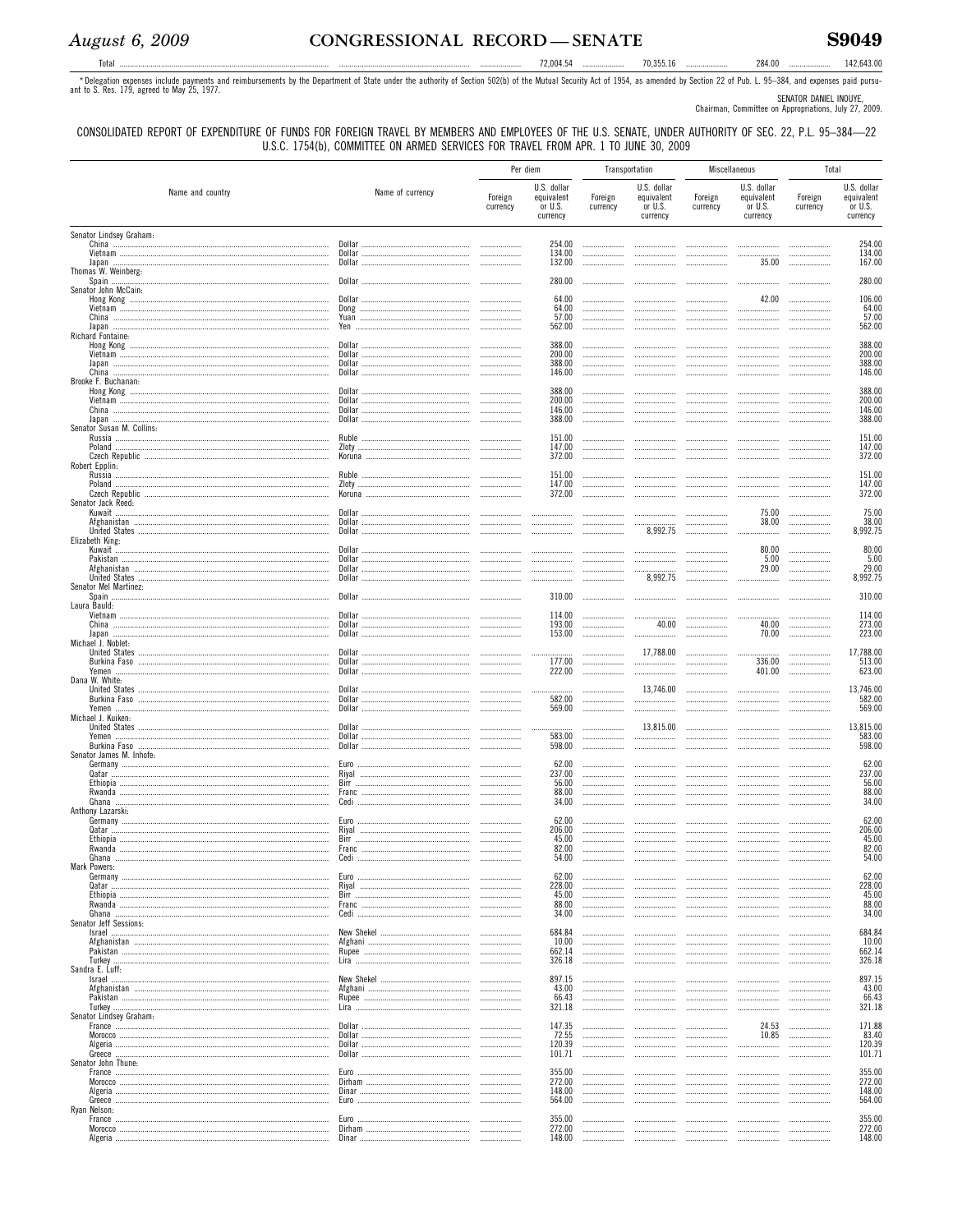# **S9050**

# CONGRESSIONAL RECORD-SENATE

CONSOLIDATED REPORT OF EXPENDITURE OF FUNDS FOR FOREIGN TRAVEL BY MEMBERS AND EMPLOYEES OF THE U.S. SENATE, UNDER AUTHORITY OF SEC. 22, P.L. 95-384-22 U.S.C. 1754(b), COMMITTEE ON ARMED SERVICES FOR TRAVEL FROM APR. 1 TO JUNE 30, 2009-Continued

|                                                         |                  | Per diem            |                                                  | Transportation      |                                                  |                     | Miscellaneous                                    | Total               |                                                     |
|---------------------------------------------------------|------------------|---------------------|--------------------------------------------------|---------------------|--------------------------------------------------|---------------------|--------------------------------------------------|---------------------|-----------------------------------------------------|
| Name and country                                        | Name of currency | Foreign<br>currency | U.S. dollar<br>equivalent<br>or U.S.<br>currency | Foreign<br>currency | U.S. dollar<br>equivalent<br>or U.S.<br>currency | Foreign<br>currency | U.S. dollar<br>equivalent<br>or U.S.<br>currency | Foreign<br>currency | U.S. dollar<br>equivalent<br>or U.S.<br>currency    |
|                                                         |                  |                     | 564.00                                           |                     |                                                  |                     |                                                  |                     | 564.00                                              |
| Senator Mark Begich:                                    |                  |                     | 110.00<br>16.00                                  |                     |                                                  |                     |                                                  |                     | 110.00<br>16.00                                     |
| Dana W. White:                                          |                  |                     | <br>1.064.00                                     |                     | 8.072.00                                         |                     |                                                  |                     | 8.072.00<br>1.064.00                                |
| Richard W. Fieldhouse:                                  |                  |                     | <br>695.87<br>173.42<br>761.84                   | <br><br><br>        | 8.236.00<br><br>                                 | <br><br><br>        |                                                  |                     | 8.236.00<br>695.87<br>173.42<br>761.84              |
| Senator Mark Udall:<br>Afghanistan<br>Jennifer Barrett: |                  |                     | 103.00<br>16.00                                  | .                   |                                                  | <br>                |                                                  |                     | 103.00<br>16.00                                     |
|                                                         |                  | .                   | 103.00<br>16.00                                  |                     | <br>                                             |                     | 5.00<br><br>18.00                                | .<br><br>.          | 108.00<br>16.00<br>18.00                            |
| Richard D. DeBobes:                                     |                  |                     | 302.00<br>147.00<br>372.00<br>.                  | <br>                | <br><br>8.236.00                                 | <br>                | 95.00<br>89.00<br>90.00<br>.                     | <br>                | 397.00<br>236.00 <sub>1</sub><br>462.00<br>8.236.00 |
| Senator Carl Levin:                                     |                  |                     | 302.00<br>147.00<br>372.00                       | <br><br>            | 8,236.00<br>.<br><br>                            |                     | .<br>199.00<br>35.00<br>110.00                   | .<br>               | 8.236.00<br>501.00<br>182.00<br>482.00              |
| Richard H. Fontaine:                                    |                  |                     | 1.347.00                                         |                     |                                                  |                     |                                                  |                     | 1.347.00                                            |
| Senator Kay R. Hagan:                                   |                  |                     | 103.00<br>16.00<br>.                             |                     |                                                  |                     | 6.00                                             |                     | 103.00<br>16.00<br>6.00                             |
| John M. Harnev:                                         |                  |                     | 103.00<br>16.00                                  |                     |                                                  |                     |                                                  |                     | 103.00<br>16.00                                     |
| Senator E. Benjamin Nelson:                             |                  |                     | 413.48<br>                                       |                     | <br>8.682.58                                     | <br>                |                                                  |                     | 413.48<br>8.682.58                                  |
| Ann Premer:<br>Senator James M. Inhofe:                 |                  |                     | 467.23<br>                                       |                     | 8.682.58                                         | <br>                |                                                  |                     | 467.23<br>8.682.58                                  |
|                                                         |                  |                     | 545.00                                           |                     | 60.00                                            |                     | 50.00                                            |                     | 655.00                                              |
|                                                         |                  |                     | 23.857.76                                        |                     | 113,579.66                                       |                     | 1.883.38                                         |                     | 139.320.80                                          |

SENATOR CARL LEVIN,<br>Chairman, Committee on Armed Services, July 8, 2009.

#### CONSOLIDATED REPORT OF EXPENDITURE OF FUNDS FOR FOREIGN TRAVEL BY MEMBERS AND EMPLOYEES OF THE U.S. SENATE, UNDER AUTHORITY OF SEC. 22, P.L. 95-384-22 U.S.C. 1754(b), COMMITTEE ON THE BUDGET FOR TRAVEL FROM APR. 1 TO JUNE 30, 2009

|                      |                  | Per diem            |                                                  | Transportation      |                                                  | Miscellaneous       |                                                  | Total                       |                                                  |
|----------------------|------------------|---------------------|--------------------------------------------------|---------------------|--------------------------------------------------|---------------------|--------------------------------------------------|-----------------------------|--------------------------------------------------|
| Name and country     | Name of currency | Foreign<br>currency | U.S. dollar<br>equivalent<br>or U.S.<br>currency | Foreign<br>currency | U.S. dollar<br>equivalent<br>or U.S.<br>currency | Foreign<br>currency | U.S. dollar<br>equivalent<br>or U.S.<br>currency | Foreign<br>currency         | U.S. dollar<br>equivalent<br>or U.S.<br>currency |
| Senator Mark Warner: |                  |                     |                                                  |                     |                                                  |                     |                                                  |                             |                                                  |
| Pakistan             | Dollar           |                     |                                                  |                     |                                                  |                     |                                                  |                             | 152.00<br>28.00<br>637.40<br>501.90              |
|                      | Dollar           |                     | 28.0                                             |                     |                                                  |                     |                                                  |                             |                                                  |
|                      | <b>Euro</b>      |                     | 167.00                                           |                     | 470.40                                           |                     |                                                  |                             |                                                  |
|                      | Dollar           |                     |                                                  |                     | 4.501.90                                         |                     |                                                  |                             |                                                  |
| Mark Brunner:        |                  |                     |                                                  |                     |                                                  |                     |                                                  |                             |                                                  |
|                      | Dollar           |                     | 152.0                                            |                     |                                                  |                     |                                                  |                             | 152.00                                           |
|                      |                  |                     | 28.0                                             |                     |                                                  |                     |                                                  |                             | 28.00                                            |
|                      | Euro             |                     | 334.00                                           |                     |                                                  |                     |                                                  |                             | 334.00                                           |
| Total                |                  |                     |                                                  |                     |                                                  |                     |                                                  |                             | 5.833.30                                         |
|                      |                  |                     |                                                  |                     |                                                  |                     |                                                  | <b>AFRICAN UFFIN AALLAA</b> |                                                  |

SENATOR KENT CONRAD,<br>Chairman, Committee on the Budget, July 21, 2009.

#### CONSOLIDATED REPORT OF EXPENDITURE OF FUNDS FOR FOREIGN TRAVEL BY MEMBERS AND EMPLOYEES OF THE U.S. SENATE, UNDER AUTHORITY OF SEC. 22, P.L. 95-384-22 U.S.C. 1754(b), COMMITTEE ON FINANCE FOR TRAVEL FROM JAN. 1 TO MAR. 31, 2009

|                       |                                                                            | Per diem            |                                                  | Transportation      |                                                  | Miscellaneous       |                                                  | Total               |                                                  |
|-----------------------|----------------------------------------------------------------------------|---------------------|--------------------------------------------------|---------------------|--------------------------------------------------|---------------------|--------------------------------------------------|---------------------|--------------------------------------------------|
| Name and country      | Name of currency                                                           | Foreign<br>currency | U.S. dollar<br>equivalent<br>or U.S.<br>currency | Foreign<br>currency | U.S. dollar<br>equivalent<br>or U.S.<br>currency | Foreign<br>currency | U.S. dollar<br>equivalent<br>or U.S.<br>currency | Foreign<br>currency | U.S. dollar<br>equivalent<br>or U.S.<br>currency |
| Amber Cottle:         |                                                                            |                     |                                                  |                     |                                                  |                     |                                                  |                     |                                                  |
|                       |                                                                            |                     |                                                  |                     |                                                  |                     |                                                  |                     | 254.53<br>691.96<br>11,277.43                    |
|                       |                                                                            |                     | 691.96                                           |                     |                                                  |                     |                                                  |                     |                                                  |
|                       | $\begin{minipage}{0.9\linewidth} \textbf{Dollar} \textbf{} \end{minipage}$ |                     |                                                  |                     | 11.277.43                                        |                     |                                                  |                     |                                                  |
| Ayesha Khanna:        |                                                                            |                     |                                                  |                     |                                                  |                     |                                                  |                     |                                                  |
|                       |                                                                            |                     | 156.70<br>713.71                                 |                     |                                                  |                     |                                                  |                     |                                                  |
|                       |                                                                            |                     |                                                  |                     | <br>11.277.43                                    |                     |                                                  |                     | 156.70<br>713.71<br>1,277.43                     |
| Hun Quach:            |                                                                            |                     |                                                  |                     |                                                  |                     |                                                  |                     |                                                  |
|                       |                                                                            |                     | 156.35                                           |                     |                                                  |                     |                                                  |                     | 156.35                                           |
|                       |                                                                            |                     | 877.54                                           |                     |                                                  |                     |                                                  |                     | 877.54                                           |
|                       |                                                                            |                     |                                                  |                     | 11.277.43                                        |                     |                                                  |                     | 1,277.43                                         |
| Christopher Campbell: |                                                                            |                     |                                                  |                     |                                                  |                     |                                                  |                     |                                                  |
|                       |                                                                            |                     | 176.65                                           |                     |                                                  |                     |                                                  |                     | 176.65                                           |
|                       |                                                                            |                     | 807.92                                           |                     |                                                  |                     | $\ldots \ldots \ldots \ldots \ldots$             |                     | 807.92                                           |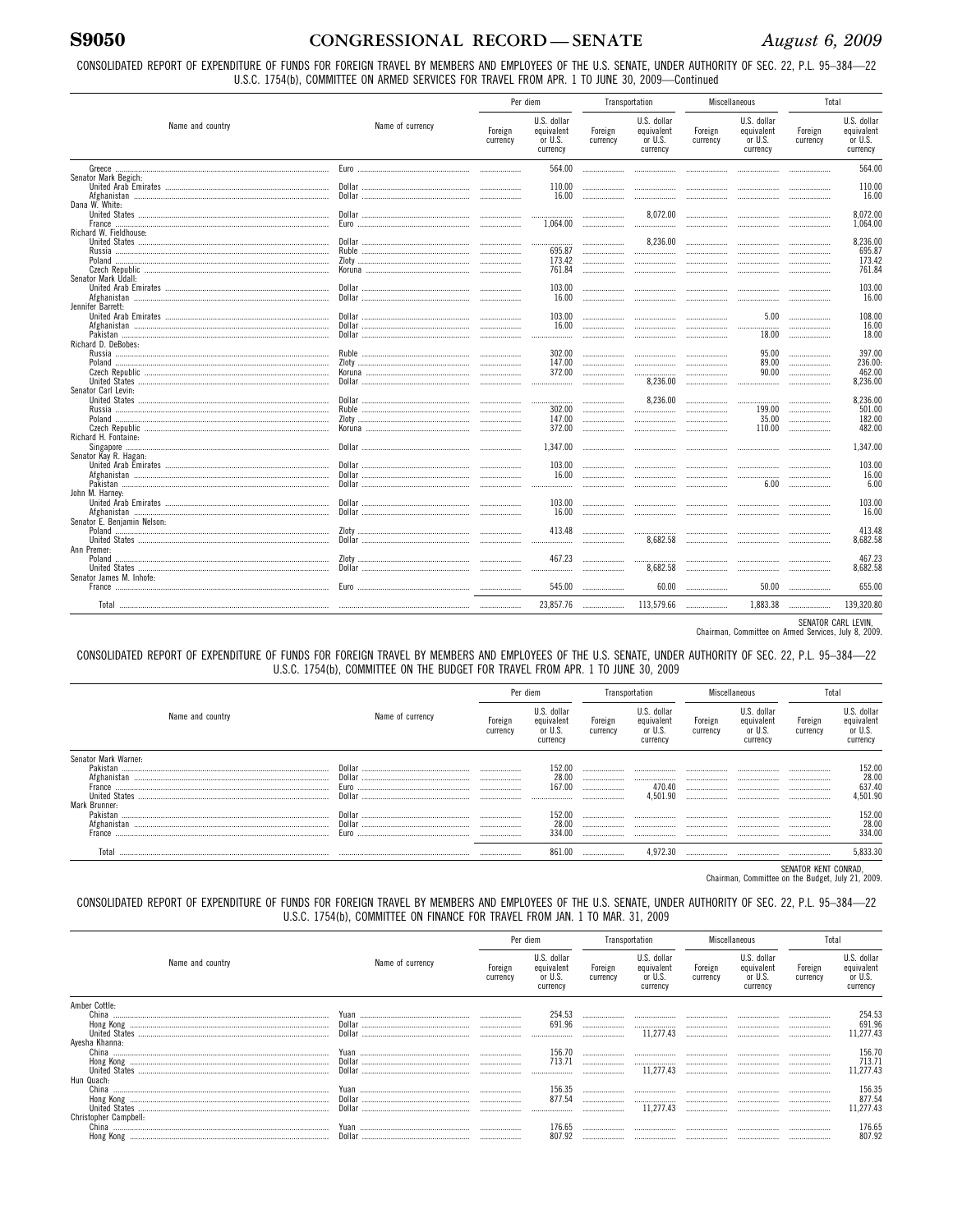# August 6, 2009

# CONGRESSIONAL RECORD-SENATE

CONSOLIDATED REPORT OF EXPENDITURE OF FUNDS FOR FOREIGN TRAVEL BY MEMBERS AND EMPLOYEES OF THE U.S. SENATE, UNDER AUTHORITY OF SEC. 22, P.L. 95-384-22 U.S.C. 1754(b), COMMITTEE ON FINANCE FOR TRAVEL FROM JAN. 1 TO MAR. 31, 2009-Continued

|                                   |                  | Per diem            |                                                  | Transportation      |                                                  | Miscellaneous       |                                                  | Total               |                                                  |
|-----------------------------------|------------------|---------------------|--------------------------------------------------|---------------------|--------------------------------------------------|---------------------|--------------------------------------------------|---------------------|--------------------------------------------------|
| Name and country                  | Name of currency | Foreign<br>currency | U.S. dollar<br>equivalent<br>or U.S.<br>currency | Foreign<br>currency | U.S. dollar<br>equivalent<br>or U.S.<br>currency | Foreign<br>currency | U.S. dollar<br>equivalent<br>or U.S.<br>currency | Foreign<br>currency | U.S. dollar<br>equivalent<br>or U.S.<br>currency |
|                                   |                  |                     |                                                  |                     | 11,277.43                                        |                     |                                                  |                     | 11.277.43                                        |
| Keith Franks:<br>Greta Lundeberg: |                  |                     | 171.32<br>723.37<br>                             | <br>                | <br><br>11,277.43                                | <br>                | <br>                                             |                     | 171.32<br>723.37<br>11.277.43                    |
| Michelle Miranda:                 |                  | <br>                | 225.53<br>908.28<br>                             |                     | <br><br>11,277.43                                | <br>                |                                                  |                     | 225.53<br>908.28<br>11,277.43                    |
| Jeffrey Phan:                     |                  | <br><br>            | 151.29<br>783.66<br>                             |                     | <br><br>11.277.43                                | <br><br>            | <br>                                             |                     | 151.29<br>783.66<br>11.277.43                    |
| <b>Brian Rice:</b>                |                  |                     | 248.33<br>696.66<br>                             |                     | <br><br>11,277.43                                | <br>                | <br>                                             |                     | 248.33<br>696.66<br>11.277.43                    |
| Ted Serafini:                     |                  | <br>                | 242.35<br>844.08<br>                             |                     | <br><br>11,781.43                                | <br>                |                                                  |                     | 242.35<br>844.08<br>11,781.43                    |
| Amit Kalra:                       |                  | <br><br>            | 163.51<br>877.93<br>                             |                     | <br><br>11.781.43                                | .<br><br>           |                                                  |                     | 163.51<br>877.93<br>11.781.43                    |
| Delegation Expenses:              |                  | <br>                | 245.78<br>338.88<br>                             | <br>                | <br><br>11.781.43                                | <br>                |                                                  |                     | 245.78<br>338.88<br>11.781.43                    |
|                                   |                  |                     |                                                  |                     | 50.41                                            |                     |                                                  |                     | 50.41                                            |
|                                   |                  |                     | 10,456.33                                        |                     | 125,614.14                                       |                     |                                                  |                     | 136,070.47                                       |

SENATOR MAX BAUCUS,<br>Chairman, Committee on Finance, July 31, 2009.

CONSOLIDATED REPORT OF EXPENDITURE OF FUNDS FOR FOREIGN TRAVEL BY MEMBERS AND EMPLOYEES OF THE U.S. SENATE, UNDER AUTHORITY OF SEC. 22, P.L. 95-384-22 U.S.C. 1754(b), COMMITTEE ON FINANCE FOR TRAVEL FROM APR. 1 TO JUNE 30, 2009

|                                     |                                                                                                                                                                                     |                     | Per diem                                         | Transportation      |                                                                                                       | Miscellaneous       |                                                  | Total               |                                                  |
|-------------------------------------|-------------------------------------------------------------------------------------------------------------------------------------------------------------------------------------|---------------------|--------------------------------------------------|---------------------|-------------------------------------------------------------------------------------------------------|---------------------|--------------------------------------------------|---------------------|--------------------------------------------------|
| Name and country                    | Name of currency                                                                                                                                                                    | Foreign<br>currency | U.S. dollar<br>equivalent<br>or U.S.<br>currency | Foreign<br>currency | U.S. dollar<br>equivalent<br>or U.S.<br>currency                                                      | Foreign<br>currency | U.S. dollar<br>equivalent<br>or U.S.<br>currency | Foreign<br>currency | U.S. dollar<br>equivalent<br>or U.S.<br>currency |
| Amber Cottle:<br>Mexico             |                                                                                                                                                                                     |                     | 285.52<br>2,071.62<br>                           | <br>                | <br>1.966.27                                                                                          | <br>                | <br>                                             | .                   | 285.52<br>2,071.62<br>1,966.27                   |
| Janis Lazda:<br>Heather O'Loughlin: | $\textbf{Dollar} \textcolor{red}{} \textcolor{red}{} \textcolor{red}{} \textcolor{red}{} \textcolor{red}{} \textcolor{red}{} \textcolor{red}{} \textcolor{red}{} \textcolor{red}{}$ |                     | 3.623.78                                         |                     | 1.440.55                                                                                              |                     |                                                  |                     | 3,623.78<br>1,440.55                             |
| Chelsea Thomas:                     |                                                                                                                                                                                     |                     | 114.47<br>                                       |                     | <br>590.92                                                                                            | <br>                | <br>                                             | <br>                | 114.47<br>590.92                                 |
| <b>Delegation Expenses:</b>         |                                                                                                                                                                                     |                     | 181.26<br>2,071.62<br>                           |                     | $\ldots \ldots \ldots \ldots \ldots \ldots \ldots \ldots \ldots \ldots \ldots \ldots$<br><br>1.996.27 |                     | <br>                                             |                     | 181.26<br>2,071.62                               |
|                                     |                                                                                                                                                                                     |                     |                                                  |                     |                                                                                                       |                     | 2.380.98                                         |                     | 2,380.98                                         |
| David Ross:                         |                                                                                                                                                                                     |                     | 992.02<br>1,068.00<br>                           | <br>                | <br><br>2,575.27                                                                                      |                     | <br>.<br>                                        | .<br>               | 992.02<br>1,068.00<br>2,575.27                   |
| Total                               |                                                                                                                                                                                     |                     | 10,408.29                                        |                     | 8,569.28                                                                                              |                     | 2,380.98                                         |                     | 21,358.55                                        |

SENATOR MAX BAUCUS,<br>Chairman, Committee on Finance, July 31, 2009.

#### CONSOLIDATED REPORT OF EXPENDITURE OF FUNDS FOR FOREIGN TRAVEL BY MEMBERS AND EMPLOYEES OF THE U.S. SENATE, UNDER AUTHORITY OF SEC. 22, P.L. 95-384-22 U.S.C. 1754(b), COMMITTEE ON FINANCE FOR TRAVEL FROM OCT. 1 TO DEC. 31, 2008

|                     |                  |                     | Per diem                                         | Transportation      |                                                  | Miscellaneous       |                                                  | Total               |                                                  |
|---------------------|------------------|---------------------|--------------------------------------------------|---------------------|--------------------------------------------------|---------------------|--------------------------------------------------|---------------------|--------------------------------------------------|
| Name and country    | Name of currency | Foreign<br>currency | U.S. dollar<br>equivalent<br>or U.S.<br>currency | Foreign<br>currency | U.S. dollar<br>equivalent<br>or U.S.<br>currency | Foreign<br>currency | U.S. dollar<br>equivalent<br>or U.S.<br>currency | Foreign<br>currency | U.S. dollar<br>equivalent<br>or U.S.<br>currency |
| Senator Max Baucus: |                  |                     |                                                  |                     |                                                  |                     |                                                  |                     |                                                  |
|                     |                  |                     | 174.80                                           |                     |                                                  |                     |                                                  |                     | 174.80                                           |
|                     |                  |                     | 899.30                                           |                     |                                                  |                     |                                                  |                     | 899.30                                           |
|                     |                  |                     |                                                  |                     | 13.143.47                                        |                     |                                                  |                     | 3,143.47                                         |
| Melodee Hanes:      |                  |                     |                                                  |                     |                                                  |                     |                                                  |                     |                                                  |
|                     |                  |                     | 207.45                                           |                     |                                                  |                     |                                                  |                     | 207.45                                           |
|                     |                  |                     | 768.42                                           |                     |                                                  |                     |                                                  |                     | 768.42<br>3,143.47                               |
| William Dauster:    |                  |                     |                                                  |                     | 13,143.47                                        |                     |                                                  |                     |                                                  |
|                     |                  |                     | 151.64                                           |                     |                                                  |                     |                                                  |                     | 151.64                                           |
|                     |                  |                     | 754.79                                           | <br>                |                                                  |                     |                                                  |                     | 754.79                                           |
|                     |                  |                     |                                                  |                     | <br>13.143.47                                    |                     |                                                  |                     | 3.143.47                                         |
| Demetrios Marantis: |                  |                     |                                                  |                     |                                                  |                     |                                                  |                     |                                                  |
|                     |                  |                     | 238.49                                           |                     |                                                  |                     |                                                  |                     | 238.49                                           |
|                     |                  |                     | 811.66                                           |                     |                                                  |                     |                                                  |                     | 811.66                                           |
|                     |                  |                     |                                                  |                     | 11.986.47                                        |                     |                                                  |                     | 1,986.47                                         |
| Jon Selib:          |                  |                     |                                                  |                     |                                                  |                     |                                                  |                     |                                                  |
|                     |                  |                     |                                                  |                     |                                                  |                     |                                                  |                     | 232.23                                           |
|                     |                  |                     | 744.04                                           |                     |                                                  |                     |                                                  |                     | 744.04                                           |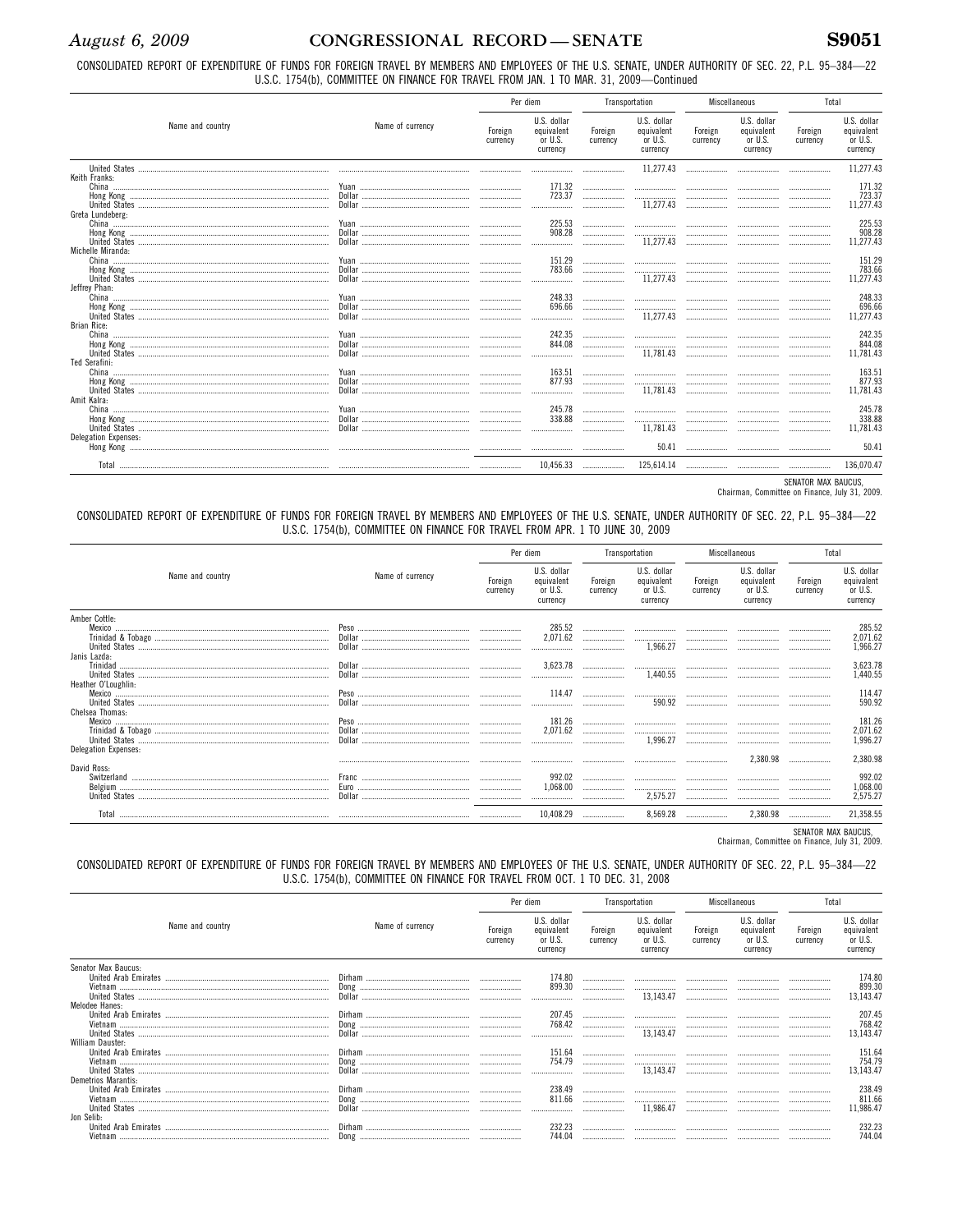CONSOLIDATED REPORT OF EXPENDITURE OF FUNDS FOR FOREIGN TRAVEL BY MEMBERS AND EMPLOYEES OF THE U.S. SENATE, UNDER AUTHORITY OF SEC. 22, P.L. 95-384-22 U.S.C. 1754(b), COMMITTEE ON FINANCE FOR TRAVEL FROM OCT. 1 TO DEC. 31, 2008-Continued

|                                     |                  | Per diem            |                                                  | Transportation      |                                                  | Miscellaneous       |                                                  | Total               |                                                    |
|-------------------------------------|------------------|---------------------|--------------------------------------------------|---------------------|--------------------------------------------------|---------------------|--------------------------------------------------|---------------------|----------------------------------------------------|
| Name and country                    | Name of currency | Foreign<br>currency | U.S. dollar<br>equivalent<br>or U.S.<br>currency | Foreign<br>currency | U.S. dollar<br>equivalent<br>or U.S.<br>currency | Foreign<br>currency | U.S. dollar<br>equivalent<br>or U.S.<br>currency | Foreign<br>currency | U.S. dollar<br>equivalent<br>or U.S.<br>currency   |
|                                     |                  |                     |                                                  |                     | 11.986.47                                        |                     | .                                                |                     | 11.986.47                                          |
| Janis Lazda:                        |                  |                     | 450.61<br>850.43<br>                             | <br><br>            | <br><br>11.986.47                                | <br><br>            | <br><br>                                         |                     | 450.61<br>850.43<br>11.986.47                      |
| Chelsea Thomas:                     |                  |                     | 247.21<br>1.001.30                               | <br><br>            | <br><br>11.986.47                                | <br>                | <br><br>                                         |                     | 247.21<br>1.001.30<br>11.986.47                    |
| Carol Guthrie:                      |                  | .                   | 231.96<br>809.04<br>                             | <br>                | <br><br>11.986.47                                | <br>                | <br>                                             |                     | 231.96<br>809.04<br>11.986.47                      |
| Demetrios Marantis:<br>Janis Lazda: |                  |                     | 208.11<br>                                       |                     | <br>11,910.49                                    | <br>                | <br>                                             |                     | 208.11<br>11.910.49                                |
| Hun Quach:                          |                  |                     | 407.66<br>                                       | <br>                | <br>11.910.49                                    | <br>                | <br>                                             |                     | 407.66<br>11.910.49                                |
|                                     |                  |                     | 345.96<br>1.249.56<br>877.47<br>14.00<br>        | <br><br><br>        | <br><br><br><br>10,236.33                        | <br><br><br>        | <br><br><br>                                     |                     | 345.96<br>1.249.56<br>877.47<br>14.00<br>10.236.33 |
| Chris Adamo:<br>JoEllen Darcy:      |                  | <br>                | 706.00<br>                                       | <br>                | <br>2.886.11                                     | <br>                | <br>                                             |                     | 706.00<br>2.886.11                                 |
| Paul Wilkins:                       |                  | <br>                | 342.00<br>                                       |                     | <br>2,952.59                                     |                     |                                                  |                     | 342.00<br>2.952.59                                 |
|                                     |                  |                     | 192.84<br>                                       | <br>                | <br>3,443.82                                     | <br>                | <br>                                             |                     | 192.84<br>3.443.82                                 |
|                                     |                  |                     | 24.903.44                                        |                     | 130.716.12                                       |                     |                                                  |                     | 155.619.56                                         |

SENATOR MAX BAUCUS,<br>Chairman, Committee on Finance, July 31, 2009.

CONSOLIDATED REPORT OF EXPENDITURE OF FUNDS FOR FOREIGN TRAVEL BY MEMBERS AND EMPLOYEES OF THE U.S. SENATE, UNDER AUTHORITY OF SEC. 22, P.L. 95-384-22 U.S.C. 1754(b), COMMITTEE ON FOREIGN RELATIONS FOR TRAVEL FROM APR. 1 TO JUNE 30, 2009

|                                                 |                  |                     | Per diem                                         |                     | Transportation                                   | Miscellaneous       |                                                  | Total               |                                                  |
|-------------------------------------------------|------------------|---------------------|--------------------------------------------------|---------------------|--------------------------------------------------|---------------------|--------------------------------------------------|---------------------|--------------------------------------------------|
| Name and country                                | Name of currency | Foreign<br>currency | U.S. dollar<br>equivalent<br>or U.S.<br>currency | Foreign<br>currency | U.S. dollar<br>equivalent<br>or U.S.<br>currency | Foreign<br>currency | U.S. dollar<br>equivalent<br>or U.S.<br>currency | Foreign<br>currency | U.S. dollar<br>equivalent<br>or U.S.<br>currency |
| Senator Robert Casev. Jr.:                      |                  |                     |                                                  |                     |                                                  |                     |                                                  |                     |                                                  |
|                                                 |                  |                     | 402.00                                           |                     |                                                  |                     |                                                  |                     | 402.00                                           |
|                                                 |                  |                     | 380.00                                           |                     |                                                  |                     |                                                  |                     | 380.00                                           |
| Senator Bob Corker:                             |                  |                     |                                                  |                     | 7.633.47                                         |                     |                                                  | .                   | 7.633.47                                         |
|                                                 |                  |                     | 259.00                                           |                     |                                                  |                     |                                                  |                     | 259.00                                           |
|                                                 |                  |                     | 354.00                                           | .                   |                                                  |                     |                                                  |                     | 354.00                                           |
|                                                 |                  |                     | 386.00                                           | <br>                |                                                  |                     |                                                  |                     | 386.00                                           |
|                                                 |                  |                     | 161.00                                           |                     |                                                  |                     |                                                  | .                   | 161.00                                           |
|                                                 |                  |                     | 145.00                                           |                     | .                                                |                     |                                                  |                     | 145.00                                           |
|                                                 |                  |                     |                                                  |                     | 6,689.63                                         |                     |                                                  |                     | 6,689.63                                         |
| Senator Jim DeMint:                             |                  |                     |                                                  |                     |                                                  |                     |                                                  |                     |                                                  |
|                                                 | Euro.            |                     | 429.00                                           |                     |                                                  |                     |                                                  |                     | 429.00                                           |
|                                                 |                  |                     |                                                  |                     | 3,434.87                                         |                     |                                                  |                     | 3.434.87                                         |
| Senator Johnny Isakson:                         |                  |                     |                                                  |                     |                                                  |                     |                                                  |                     |                                                  |
|                                                 |                  |                     | 125.00                                           |                     | .                                                |                     |                                                  |                     | 125.00                                           |
|                                                 |                  |                     | 125.00                                           |                     |                                                  |                     |                                                  | .                   | 125.00                                           |
|                                                 |                  |                     | 125.00                                           |                     |                                                  |                     |                                                  |                     | 125.00                                           |
| Rwanda …………………………………………………………………………………………       |                  |                     | 125.00                                           |                     |                                                  |                     |                                                  |                     | 125.00                                           |
|                                                 |                  |                     |                                                  |                     | 7,218.63                                         |                     |                                                  |                     | 7.218.63                                         |
| Senator Ted Kaufman:                            |                  |                     |                                                  |                     |                                                  |                     |                                                  |                     |                                                  |
|                                                 |                  |                     | 75.00                                            |                     |                                                  |                     |                                                  |                     | 75.00                                            |
|                                                 |                  |                     | 13.00                                            |                     |                                                  |                     |                                                  |                     | 13.00                                            |
|                                                 |                  |                     |                                                  |                     | 11.010.03                                        |                     |                                                  |                     | 11.010.03                                        |
|                                                 | Shekel           |                     | 146.03                                           |                     |                                                  |                     |                                                  |                     | 146.03                                           |
|                                                 |                  |                     | 24.58                                            |                     |                                                  |                     |                                                  |                     | 24.58                                            |
|                                                 | Lira             |                     | 32.02                                            |                     |                                                  |                     |                                                  |                     | 32.02                                            |
|                                                 |                  |                     |                                                  |                     | 8,984.66                                         |                     |                                                  |                     | 8.984.66                                         |
| Senator John Kerry:                             |                  |                     |                                                  |                     |                                                  |                     |                                                  |                     |                                                  |
|                                                 | Rupee            | .                   | 170.00                                           |                     |                                                  |                     |                                                  |                     | 170.00                                           |
|                                                 |                  |                     | 210.03<br>94.55                                  |                     |                                                  |                     |                                                  |                     | 210.03<br>94.55                                  |
|                                                 |                  |                     |                                                  |                     |                                                  |                     |                                                  |                     | 4.062.77                                         |
|                                                 |                  |                     | .                                                |                     | 4,062.77                                         |                     |                                                  |                     | 146.23                                           |
|                                                 | Euro             |                     | 146.23<br>259.00                                 |                     |                                                  | <br>                |                                                  |                     | 259.00                                           |
|                                                 |                  |                     |                                                  | <br>                | 11.338.77                                        |                     |                                                  |                     | 11.338.77                                        |
| China                                           |                  |                     | .<br>831.00                                      |                     |                                                  |                     |                                                  |                     | 831.00                                           |
|                                                 |                  |                     |                                                  |                     | 13,399.85                                        |                     |                                                  |                     | 13,399.85                                        |
| Senator Richard Lugar:                          |                  |                     |                                                  |                     |                                                  |                     |                                                  |                     |                                                  |
|                                                 |                  |                     | 153.00                                           |                     |                                                  |                     |                                                  |                     | 153.00                                           |
| Senator James Risch:                            |                  |                     |                                                  |                     |                                                  |                     |                                                  |                     |                                                  |
| Egypt …………………………………………………………………………………………        |                  |                     | 809.00                                           |                     |                                                  |                     |                                                  |                     | 809.00                                           |
| <u> srae  ………………………………………………………………………………………</u> |                  |                     | 480.00                                           |                     |                                                  |                     |                                                  |                     | 480.00                                           |
|                                                 |                  |                     | 1.108.00                                         |                     |                                                  |                     |                                                  |                     | 1.108.00                                         |
|                                                 |                  |                     | 1.105.00                                         |                     |                                                  |                     |                                                  |                     | 1,105.00                                         |
|                                                 |                  |                     | 1,920.00                                         |                     |                                                  |                     |                                                  |                     | 1,920.00                                         |
| Senator Jeanne Shaheen:                         |                  |                     |                                                  |                     |                                                  |                     |                                                  |                     |                                                  |
|                                                 |                  |                     | 105.00                                           |                     |                                                  |                     |                                                  |                     | 105.00                                           |
|                                                 |                  |                     | 10.00                                            |                     |                                                  |                     |                                                  |                     | 10.00                                            |
| Pakistan                                        |                  |                     | 22.00                                            |                     |                                                  |                     |                                                  |                     | 22.00                                            |
| Jonah Blank:                                    |                  |                     |                                                  |                     |                                                  |                     |                                                  |                     |                                                  |
| Indonesia                                       |                  | .                   | 2.639.00                                         |                     |                                                  |                     |                                                  |                     | 2.639.00                                         |
|                                                 |                  |                     |                                                  |                     | 13,055.08                                        |                     |                                                  |                     | 13.055.08                                        |
| Shellie Bressler:                               |                  |                     |                                                  |                     |                                                  |                     |                                                  |                     |                                                  |
|                                                 |                  |                     | 1,206.00                                         |                     |                                                  |                     |                                                  |                     | 1.206.00                                         |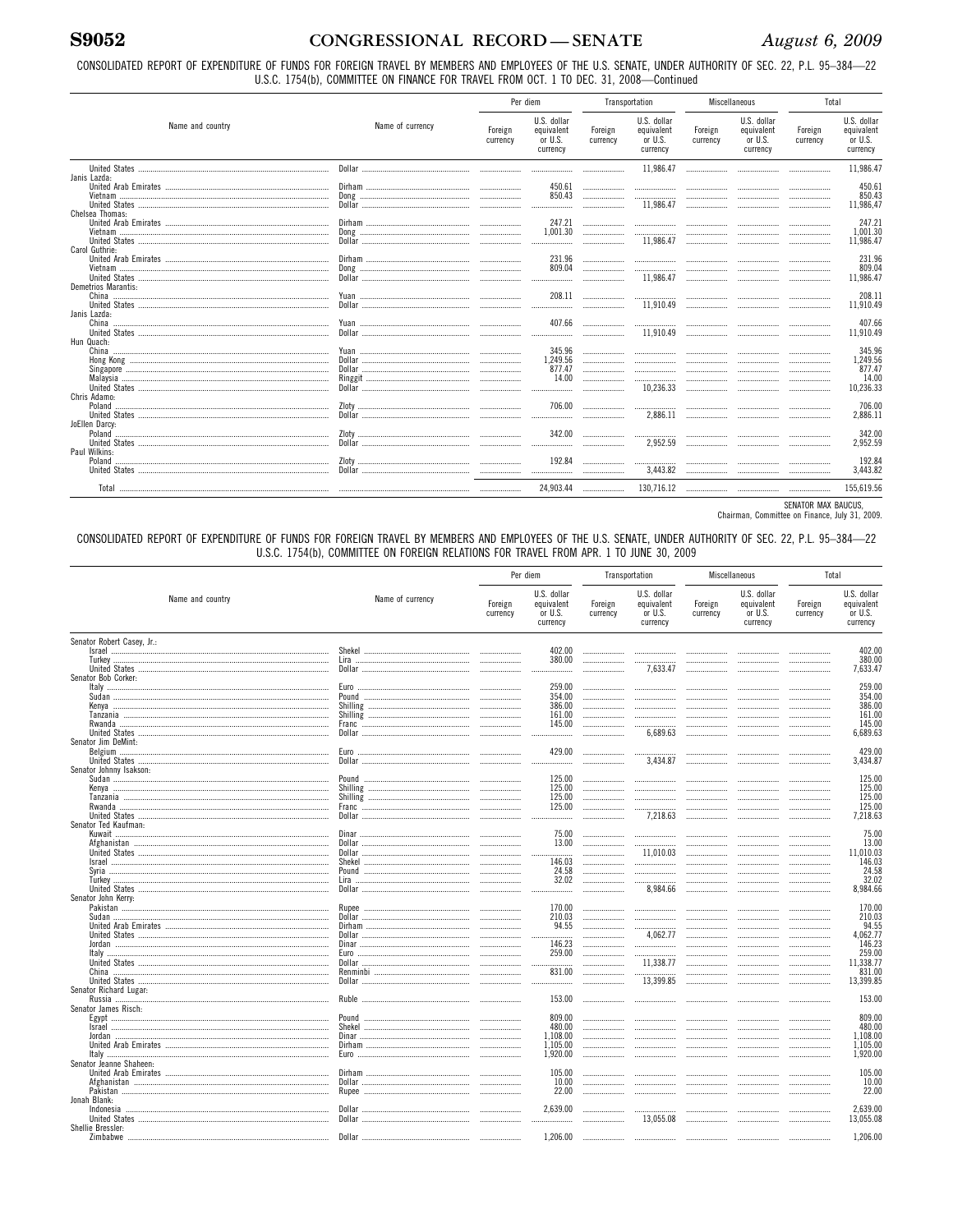# August 6, 2009

# CONGRESSIONAL RECORD-SENATE

CONSOLIDATED REPORT OF EXPENDITURE OF FUNDS FOR FOREIGN TRAVEL BY MEMBERS AND EMPLOYEES OF THE U.S. SENATE, UNDER AUTHORITY OF SEC. 22, P.L. 95–384—22<br>U.S.C. 1754(b), COMMITTEE ON FOREIGN RELATIONS FOR TRAVEL FROM APR. 1 T

|                                         |                  | Per diem            |                                                  |                     | Transportation                                   |                     | <b>Miscellaneous</b>                                                                                                                                                                                                                                                                                                                                                                                                                                                                  | Total               |                                                    |
|-----------------------------------------|------------------|---------------------|--------------------------------------------------|---------------------|--------------------------------------------------|---------------------|---------------------------------------------------------------------------------------------------------------------------------------------------------------------------------------------------------------------------------------------------------------------------------------------------------------------------------------------------------------------------------------------------------------------------------------------------------------------------------------|---------------------|----------------------------------------------------|
| Name and country                        | Name of currency | Foreign<br>currency | U.S. dollar<br>equivalent<br>or U.S.<br>currency | Foreign<br>currency | U.S. dollar<br>equivalent<br>or U.S.<br>currency | Foreign<br>currency | U.S. dollar<br>equivalent<br>or U.S.<br>currency                                                                                                                                                                                                                                                                                                                                                                                                                                      | Foreign<br>currency | U.S. dollar<br>equivalent<br>or $U.S.$<br>currency |
| South Africa                            | Rand<br>Dollar   |                     | 611.00                                           | <br>                | 10,372.55                                        | <br>                |                                                                                                                                                                                                                                                                                                                                                                                                                                                                                       | <br>                | 611.00<br>10,372.55                                |
|                                         |                  |                     | <br>34.00<br>191.00                              |                     |                                                  |                     |                                                                                                                                                                                                                                                                                                                                                                                                                                                                                       |                     | 34.00<br>191.00                                    |
| United States<br>Jason Bruder:          |                  |                     |                                                  |                     | 8,179.12                                         | <br>                |                                                                                                                                                                                                                                                                                                                                                                                                                                                                                       |                     | 8,179.12                                           |
|                                         |                  |                     | 168.00                                           |                     |                                                  |                     |                                                                                                                                                                                                                                                                                                                                                                                                                                                                                       |                     | 168.00                                             |
|                                         |                  |                     | 75.00<br>144.00                                  | <br>                |                                                  | <br>                |                                                                                                                                                                                                                                                                                                                                                                                                                                                                                       |                     | 75.00<br>144.00                                    |
| Heidi Crebo-Rediker:                    |                  |                     |                                                  |                     | 8,520.94                                         |                     |                                                                                                                                                                                                                                                                                                                                                                                                                                                                                       |                     | 8,520.94                                           |
|                                         | Hryvnia          |                     | 1,164.94                                         |                     | 7,690.61                                         |                     |                                                                                                                                                                                                                                                                                                                                                                                                                                                                                       |                     | 1,164.94<br>7,690.61                               |
| Houston Ernst:                          |                  |                     | 117.50                                           |                     |                                                  |                     |                                                                                                                                                                                                                                                                                                                                                                                                                                                                                       |                     | 117.50                                             |
|                                         |                  | .                   | 117.70<br>117.50                                 |                     |                                                  |                     | $\cdots$<br>$\cdots$                                                                                                                                                                                                                                                                                                                                                                                                                                                                  |                     | 117.50<br>117.50                                   |
|                                         |                  |                     | 117.50                                           | <br>                |                                                  | <br>.               |                                                                                                                                                                                                                                                                                                                                                                                                                                                                                       |                     | 117.50                                             |
| Steven Feldstein:                       |                  |                     | .                                                |                     | 6,689.91                                         |                     |                                                                                                                                                                                                                                                                                                                                                                                                                                                                                       |                     | 6,689.61                                           |
| Niger                                   |                  |                     | 261.00<br>340.00                                 |                     |                                                  | .<br>               |                                                                                                                                                                                                                                                                                                                                                                                                                                                                                       |                     | 261.00<br>340.00                                   |
| Kathleen Frangione:                     |                  |                     |                                                  |                     | 13,018.87                                        |                     |                                                                                                                                                                                                                                                                                                                                                                                                                                                                                       |                     | 13,018.87                                          |
|                                         | Dollar           |                     | 2,885.97                                         |                     | 7,830.38                                         | <br>                |                                                                                                                                                                                                                                                                                                                                                                                                                                                                                       |                     | 2,885.97<br>7,830.38                               |
| China                                   |                  |                     | 461.00<br>.                                      | <br>.               | 12,797.52                                        | <br>                |                                                                                                                                                                                                                                                                                                                                                                                                                                                                                       |                     | 461.00<br>12,797.52                                |
| Douglas Frantz:                         |                  |                     |                                                  |                     |                                                  |                     |                                                                                                                                                                                                                                                                                                                                                                                                                                                                                       |                     |                                                    |
|                                         |                  | .                   | 567.12                                           | <br>                | 7.200.00                                         | <br>                |                                                                                                                                                                                                                                                                                                                                                                                                                                                                                       |                     | 567.12<br>7,200.00                                 |
|                                         |                  |                     | 2,084.38<br>24.00                                | <br>                | .                                                | <br>                |                                                                                                                                                                                                                                                                                                                                                                                                                                                                                       |                     | 2,084.38<br>24.00                                  |
| Dillon Guthrie:                         |                  |                     |                                                  |                     | 8,149.12                                         |                     |                                                                                                                                                                                                                                                                                                                                                                                                                                                                                       |                     | 8,149.12                                           |
|                                         |                  | .                   | 256.00<br>64.00                                  | .                   | <br>                                             | <br>                |                                                                                                                                                                                                                                                                                                                                                                                                                                                                                       |                     | 256.00<br>64.00                                    |
| Kosovo                                  |                  |                     | 197.00                                           |                     | 8,520.94                                         | <br>                |                                                                                                                                                                                                                                                                                                                                                                                                                                                                                       |                     | 197.00<br>8,520.94                                 |
| Mark Helmke:                            |                  |                     |                                                  |                     |                                                  |                     |                                                                                                                                                                                                                                                                                                                                                                                                                                                                                       |                     |                                                    |
| Germany                                 |                  | .                   | 2,028.77                                         |                     | 9,122.44                                         | <br>                |                                                                                                                                                                                                                                                                                                                                                                                                                                                                                       |                     | 2,028.77<br>9,122.44                               |
| Germany                                 |                  |                     | 1,099.00<br>.                                    | .                   | 7,584.00                                         | <br>                |                                                                                                                                                                                                                                                                                                                                                                                                                                                                                       |                     | 1,099.00<br>7,584.00                               |
| Frank Jannuzi:                          | Ruble            |                     | 1,263.00                                         | .                   |                                                  |                     |                                                                                                                                                                                                                                                                                                                                                                                                                                                                                       |                     | 1,263.00                                           |
| China                                   |                  | .<br>.              | 1,098.00<br>400.00                               | <br>                | <br>                                             | <br>                | $\cdots$<br>$\cdots$                                                                                                                                                                                                                                                                                                                                                                                                                                                                  |                     | 1,098.00<br>400.00                                 |
|                                         |                  | .                   | 458.00                                           | <br>                | 11,405.88                                        | <br>                | $\cdots$                                                                                                                                                                                                                                                                                                                                                                                                                                                                              |                     | 458.00<br>11,405.88                                |
| China                                   |                  |                     | 1,001.00<br>948.00                               |                     |                                                  |                     |                                                                                                                                                                                                                                                                                                                                                                                                                                                                                       |                     | 1,001.00<br>948.00                                 |
|                                         |                  |                     |                                                  |                     | 11,492.65                                        | <br>                |                                                                                                                                                                                                                                                                                                                                                                                                                                                                                       |                     | 11,492.65                                          |
| Jofi Joseph:<br>Israel                  | Shekel           |                     | 402.00                                           |                     |                                                  |                     |                                                                                                                                                                                                                                                                                                                                                                                                                                                                                       |                     | 402.00                                             |
| Turkey                                  |                  |                     | 380.00                                           |                     | 7,674.47                                         | <br>                |                                                                                                                                                                                                                                                                                                                                                                                                                                                                                       |                     | 380.00<br>7,674.47                                 |
| John Kiriakou:<br>United Arab Emirates  |                  |                     | 2,038.94                                         |                     |                                                  |                     |                                                                                                                                                                                                                                                                                                                                                                                                                                                                                       |                     | 2,038.94                                           |
|                                         |                  |                     | 24.00                                            | .                   | 8,179.12                                         |                     |                                                                                                                                                                                                                                                                                                                                                                                                                                                                                       |                     | 24.00<br>8,179.12                                  |
| Chad Kreikemeier:<br>Cyprus             |                  |                     | 902.00                                           |                     |                                                  |                     |                                                                                                                                                                                                                                                                                                                                                                                                                                                                                       |                     | 902.00                                             |
|                                         |                  |                     | 70.00                                            | <br>                | 9,208.51                                         | <br>                |                                                                                                                                                                                                                                                                                                                                                                                                                                                                                       |                     | 9,208.51<br>70.00                                  |
|                                         | Rupee            |                     | 10.00<br>23.00                                   |                     |                                                  |                     |                                                                                                                                                                                                                                                                                                                                                                                                                                                                                       |                     | 10.00<br>23.00                                     |
| Robin Lerner:                           |                  |                     |                                                  |                     |                                                  |                     |                                                                                                                                                                                                                                                                                                                                                                                                                                                                                       |                     |                                                    |
| Iceland                                 | Krona            |                     | 626.00<br>203.00                                 |                     | <br>.                                            | .<br>               | <br>$\cdots$                                                                                                                                                                                                                                                                                                                                                                                                                                                                          |                     | 626.00<br>203.00                                   |
|                                         |                  |                     | 100.00<br>.                                      | <br>                | 10.606.39                                        | <br>                | <br>                                                                                                                                                                                                                                                                                                                                                                                                                                                                                  | <br>.               | 100.00<br>10.606.39                                |
| Mark Lopes:<br>Cyprus                   |                  | .                   | 1.105.00                                         |                     |                                                  |                     |                                                                                                                                                                                                                                                                                                                                                                                                                                                                                       |                     | 1,105.00                                           |
| Frank Lowenstein:                       |                  |                     | .                                                |                     | 9.802.53                                         |                     |                                                                                                                                                                                                                                                                                                                                                                                                                                                                                       | .                   | 9,802.53                                           |
|                                         |                  |                     | 218.73<br>220.00                                 | .<br>               |                                                  | <br>                |                                                                                                                                                                                                                                                                                                                                                                                                                                                                                       | .<br>               | 218.73<br>220.00                                   |
|                                         |                  | .                   | 47.27                                            |                     | 7,822.00                                         |                     |                                                                                                                                                                                                                                                                                                                                                                                                                                                                                       |                     | 47.27<br>7,822.00                                  |
|                                         |                  |                     | .<br>346.06                                      | <br>                |                                                  |                     |                                                                                                                                                                                                                                                                                                                                                                                                                                                                                       |                     | 346.06<br>204.50                                   |
|                                         |                  | .                   | 204.50<br>                                       | <br>                | 9.705.71                                         |                     | <br>                                                                                                                                                                                                                                                                                                                                                                                                                                                                                  | <br>.               | 9,705.71                                           |
| Carl Meacham:                           |                  |                     | 868.00                                           |                     |                                                  |                     |                                                                                                                                                                                                                                                                                                                                                                                                                                                                                       |                     | 868.00                                             |
|                                         |                  |                     | 1,914.00<br>.                                    | <br>                | 7.824.70                                         | <br>                |                                                                                                                                                                                                                                                                                                                                                                                                                                                                                       | .                   | 1,914.00<br>7,824.70                               |
| Kenneth Myers, Jr.:                     |                  | .                   | 385.00                                           |                     |                                                  |                     |                                                                                                                                                                                                                                                                                                                                                                                                                                                                                       |                     | 385.00                                             |
|                                         |                  |                     | 153.00<br>                                       | <br>                | .<br>9,076.04                                    | <br>                |                                                                                                                                                                                                                                                                                                                                                                                                                                                                                       |                     | 153.00<br>9,076.04                                 |
| Kenneth Myers III:                      |                  |                     | 385.00                                           | .                   |                                                  |                     |                                                                                                                                                                                                                                                                                                                                                                                                                                                                                       |                     | 385.00                                             |
|                                         |                  |                     | 153.00                                           | .                   | .<br>9,076.04                                    |                     |                                                                                                                                                                                                                                                                                                                                                                                                                                                                                       | .                   | 153.00<br>9,076.04                                 |
| Melanie Nakagawa:                       |                  | .                   | .                                                |                     |                                                  |                     |                                                                                                                                                                                                                                                                                                                                                                                                                                                                                       | .                   |                                                    |
|                                         |                  | .                   | 992.00<br>1,062.00                               |                     |                                                  | <br>                | <br>                                                                                                                                                                                                                                                                                                                                                                                                                                                                                  | .                   | 992.00<br>1,062.00                                 |
| Stacie Oliver:                          |                  | .                   |                                                  |                     | 2,575.27                                         |                     |                                                                                                                                                                                                                                                                                                                                                                                                                                                                                       | .                   | 2,575.27                                           |
| Italy ……………………………………………………………………………………… |                  |                     | 259.00<br>354.00                                 | <br>                |                                                  |                     |                                                                                                                                                                                                                                                                                                                                                                                                                                                                                       |                     | 259.00<br>354.00                                   |
|                                         |                  | .                   | 386.00<br>161.00                                 | <br>                |                                                  |                     | $\begin{minipage}{0.5\textwidth} \begin{tabular}{@{}l@{}} \hline \multicolumn{1}{l}{\textbf{0.66\textwidth} \begin{tabular}{@{}l@{}} \hline \multicolumn{1}{l}{\textbf{0.66\textwidth} \begin{tabular}{@{}l@{}} \hline \multicolumn{1}{l}{\textbf{0.66\textwidth} \begin{tabular}{@{}l@{}} \hline \multicolumn{1}{l}{\textbf{0.66\textwidth} \begin{tabular}{@{}l@{}} \hline \multicolumn{1}{l}{\textbf{0.66\textwidth} \begin{tabular}{@{}l@{}} \hline \multicolumn{1}{l}{\text$<br> | .                   | 386.00<br>161.00                                   |
|                                         |                  |                     | 145.00                                           |                     |                                                  |                     |                                                                                                                                                                                                                                                                                                                                                                                                                                                                                       |                     | 145.00                                             |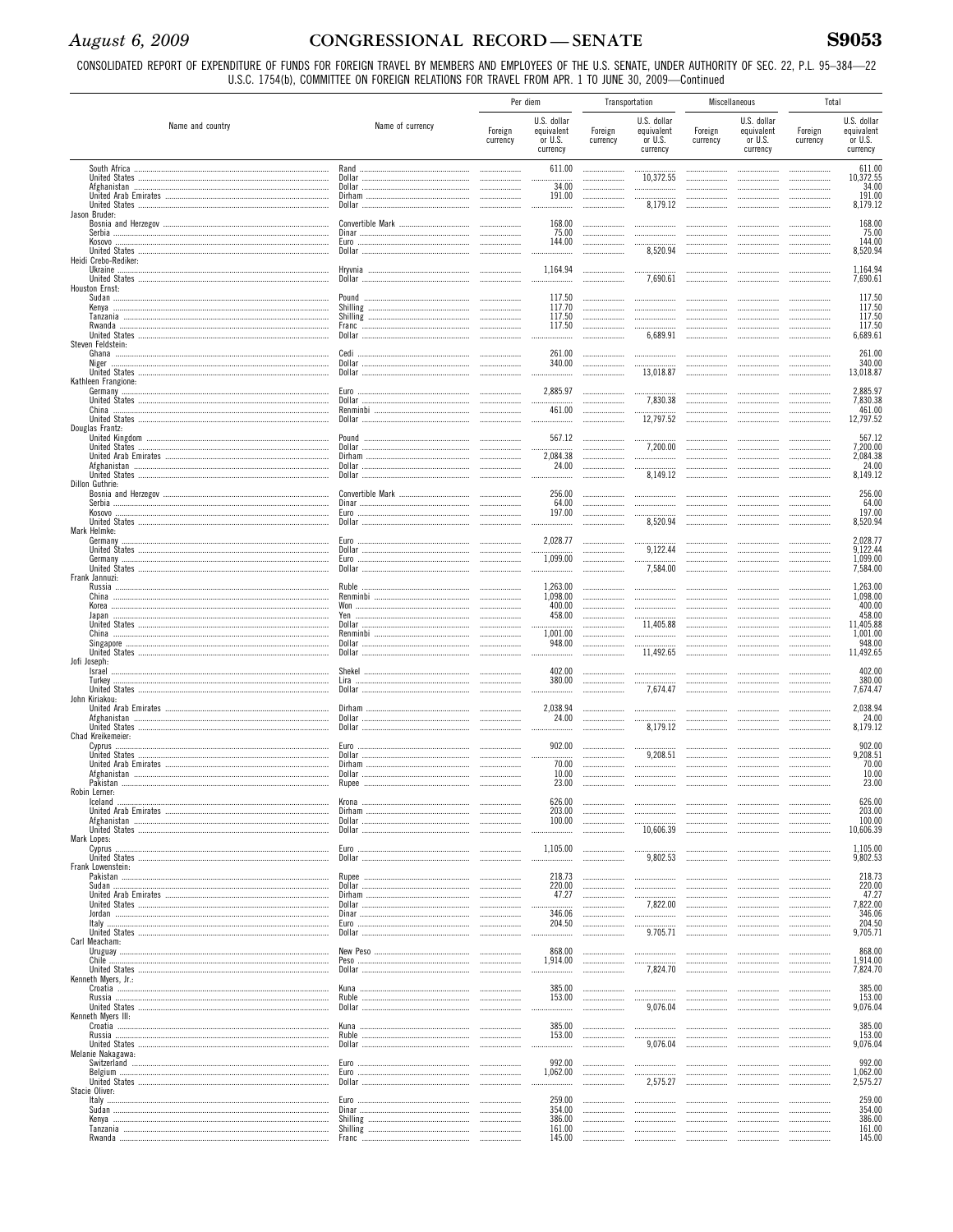CONSOLIDATED REPORT OF EXPENDITURE OF FUNDS FOR FOREIGN TRAVEL BY MEMBERS AND EMPLOYEES OF THE U.S. SENATE, UNDER AUTHORITY OF SEC. 22, P.L. 95-384-22 U.S.C. 1754(b), COMMITTEE ON FOREIGN RELATIONS FOR TRAVEL FROM APR. 1 TO JUNE 30, 2009-Continued

|                                         |                  | Per diem            |                                                  | Transportation      |                                                  | Miscellaneous       |                                                  | Total               |                                                  |
|-----------------------------------------|------------------|---------------------|--------------------------------------------------|---------------------|--------------------------------------------------|---------------------|--------------------------------------------------|---------------------|--------------------------------------------------|
| Name and country                        | Name of currency | Foreign<br>currency | U.S. dollar<br>equivalent<br>or U.S.<br>currency | Foreign<br>currency | U.S. dollar<br>equivalent<br>or U.S.<br>currency | Foreign<br>currency | U.S. dollar<br>equivalent<br>or U.S.<br>currency | Foreign<br>currency | U.S. dollar<br>equivalent<br>or U.S.<br>currency |
|                                         |                  |                     |                                                  |                     | 6.719.91                                         |                     |                                                  |                     | 6.719.91                                         |
| Michael Phelan:                         |                  |                     | 681.27                                           |                     |                                                  |                     |                                                  |                     | 681.27                                           |
|                                         |                  |                     |                                                  | <br>                | <br>9,522.34                                     | .<br>               |                                                  |                     | 9.522.34                                         |
| Nilmini Rubin:                          |                  |                     |                                                  |                     |                                                  |                     |                                                  |                     |                                                  |
|                                         |                  |                     | 1.099.00                                         |                     |                                                  | .                   |                                                  |                     | 1.099.00                                         |
|                                         |                  |                     |                                                  |                     | 9.666.80                                         |                     |                                                  |                     | 9.666.80                                         |
| Shannon Smith:                          |                  |                     |                                                  |                     |                                                  |                     |                                                  |                     |                                                  |
|                                         |                  |                     | 1.151.00                                         |                     |                                                  |                     |                                                  |                     | 1.151.00                                         |
|                                         |                  |                     | 470.00                                           |                     |                                                  |                     |                                                  |                     | 470.00<br>9.224.95                               |
|                                         |                  |                     | .<br>110.00                                      |                     | 9,224.95                                         |                     |                                                  |                     | 110.00                                           |
| Chris Socha:                            |                  |                     |                                                  |                     |                                                  |                     |                                                  |                     |                                                  |
|                                         |                  |                     | 429.00                                           |                     |                                                  |                     |                                                  |                     | 429.00                                           |
|                                         |                  |                     | 1.158.00                                         |                     |                                                  |                     |                                                  |                     | 1,158.00                                         |
|                                         |                  |                     |                                                  |                     | 6.538.93                                         |                     |                                                  |                     | 6.538.93                                         |
| Halie Soifer:                           |                  |                     |                                                  |                     |                                                  |                     |                                                  |                     |                                                  |
|                                         |                  |                     | 104.00                                           |                     |                                                  |                     |                                                  |                     | 104.00                                           |
|                                         |                  |                     | 30.00                                            |                     |                                                  |                     |                                                  |                     | 30.00                                            |
|                                         |                  |                     | <br>275.00                                       |                     | 9.022.74                                         |                     |                                                  |                     | 9.022.74<br>275.00                               |
|                                         |                  |                     | 30.00                                            |                     | .                                                |                     |                                                  |                     | 30.00                                            |
|                                         |                  |                     | 47.02                                            |                     | <br>                                             | <br>                |                                                  |                     | 47.02                                            |
|                                         |                  |                     |                                                  |                     | 8.176.88                                         |                     |                                                  |                     | 8.176.88                                         |
| Fatema Sumar:                           |                  |                     |                                                  |                     |                                                  |                     |                                                  |                     |                                                  |
|                                         |                  |                     | 600.00                                           |                     |                                                  |                     | .                                                |                     | 600.00                                           |
|                                         |                  |                     | 236.00                                           |                     |                                                  |                     |                                                  |                     | 236.00                                           |
|                                         |                  |                     |                                                  |                     | 9,980.98                                         | .                   |                                                  |                     | 9.980.98                                         |
|                                         |                  |                     | 461.00                                           |                     |                                                  |                     |                                                  |                     | 461.00                                           |
|                                         |                  |                     | 89.00                                            |                     | <br>8,179.12                                     |                     |                                                  |                     | 89.00<br>8.179.12                                |
| Laura Winthrop:                         |                  |                     |                                                  |                     |                                                  |                     |                                                  |                     |                                                  |
|                                         |                  |                     | 180.00                                           |                     | .                                                |                     |                                                  |                     | 180.00                                           |
|                                         |                  |                     | 317.00                                           |                     |                                                  |                     |                                                  |                     | 317.00                                           |
|                                         |                  |                     |                                                  |                     | 12,195.87                                        |                     |                                                  |                     | 12.195.87                                        |
| Total ……………………………………………………………………………………… |                  |                     | 54,473.41                                        |                     | 406,181.99                                       |                     |                                                  |                     | 460.655.40                                       |

SENATOR JOHN F. KERRY,

Chairman, Committee on Foreign Relations, July 29, 2009.

CONSOLIDATED REPORT OF EXPENDITURE OF FUNDS FOR FOREIGN TRAVEL BY MEMBERS AND EMPLOYEES OF THE U.S. SENATE, UNDER AUTHORITY OF SEC. 22, P.L. 95-384-22<br>U.S.C. 1754(b), COMMITTEE ON FOREIGN RELATIONS—AMENDED REPORT—FOURTH QU

|                  |                  |                     | Per diem                                         | Transportation      |                                                  | Miscellaneous       |                                                  | Tota                 |                                                  |
|------------------|------------------|---------------------|--------------------------------------------------|---------------------|--------------------------------------------------|---------------------|--------------------------------------------------|----------------------|--------------------------------------------------|
| Name and country | Name of currency | Foreign<br>currency | U.S. dollar<br>equivalent<br>or U.S.<br>currency | Foreign<br>currency | U.S. dollar<br>equivalent<br>or U.S.<br>currency | Foreign<br>currency | U.S. dollar<br>equivalent<br>or U.S.<br>currency | Foreign<br>currency  | U.S. dollar<br>equivalent<br>or U.S.<br>currency |
| Jonah Blank:     |                  |                     |                                                  |                     |                                                  |                     |                                                  |                      |                                                  |
| India            | Rupiah           |                     | 302.00                                           |                     |                                                  |                     |                                                  |                      | 302.00<br>100.00<br>197.00<br>8,951.95           |
|                  | Dollar           |                     | 100.00                                           |                     |                                                  |                     |                                                  |                      |                                                  |
| Kuwait           | Dinar            | .                   | 197.00                                           |                     |                                                  |                     |                                                  |                      |                                                  |
|                  | Dollar           | .                   |                                                  |                     | 8.951.95                                         |                     |                                                  |                      |                                                  |
| Tota             |                  |                     | 599.00                                           |                     | 8.951.95                                         |                     |                                                  |                      | 9.550.95                                         |
|                  |                  |                     |                                                  |                     |                                                  |                     |                                                  | OFSIATOR JOURN UFBBV |                                                  |

SENATOR JOHN KERRY,<br>Chairman, U.S. Senate Committee on Foreign Relations, Apr. 23, 2009.

CONSOLIDATED REPORT OF EXPENDITURE OF FUNDS FOR FOREIGN TRAVEL BY MEMBERS AND EMPLOYEES OF THE U.S. SENATE, UNDER AUTHORITY OF SEC. 22, P.L. 95-384-22 U.S.C. 1754(b), COMMITTEE ON HOMELAND SECURITY AND GOVERNMENTAL AFFAIRS FOR TRAVEL FROM APR. 1 TO JUNE 30, 2009

|                        |                                                                                                     | Per diem            |                                                  | Transportation      |                                                  | Miscellaneous       |                                                  | Total               |                                                  |
|------------------------|-----------------------------------------------------------------------------------------------------|---------------------|--------------------------------------------------|---------------------|--------------------------------------------------|---------------------|--------------------------------------------------|---------------------|--------------------------------------------------|
| Name and country       | Name of currency                                                                                    | Foreign<br>currency | U.S. dollar<br>equivalent<br>or U.S.<br>currency | Foreign<br>currency | U.S. dollar<br>equivalent<br>or U.S.<br>currency | Foreign<br>currency | U.S. dollar<br>equivalent<br>or U.S.<br>currency | Foreign<br>currency | U.S. dollar<br>equivalent<br>or U.S.<br>currency |
| Senator Tom Coburn:    |                                                                                                     |                     |                                                  |                     |                                                  |                     |                                                  |                     |                                                  |
|                        |                                                                                                     |                     |                                                  |                     | 11,159.80                                        |                     |                                                  |                     | 11,159.80                                        |
|                        |                                                                                                     |                     | 232.00                                           |                     |                                                  |                     |                                                  |                     | 232.00                                           |
|                        |                                                                                                     |                     | 148.00                                           |                     |                                                  |                     |                                                  |                     | 148.00                                           |
|                        |                                                                                                     |                     | 176.00                                           |                     |                                                  |                     |                                                  |                     | 176.00                                           |
|                        |                                                                                                     |                     | 336.00                                           |                     |                                                  |                     |                                                  |                     | 336.00                                           |
| Senator Thomas Carper: |                                                                                                     |                     |                                                  |                     |                                                  |                     |                                                  |                     |                                                  |
|                        |                                                                                                     |                     |                                                  |                     | 8,129.11                                         |                     |                                                  |                     | 8,129.11                                         |
|                        | ${\sf{Dirham}} \  \, {\sf{}} \  \, {\sf{}} \  \, {\sf{}} \  \, {\sf{}} \  \, {\sf{}} \  \, {\sf{}}$ |                     | 80.00                                            |                     |                                                  |                     |                                                  |                     | 80.00                                            |
|                        |                                                                                                     |                     | 69.00                                            |                     |                                                  |                     |                                                  |                     | 69.00                                            |
|                        |                                                                                                     |                     | 100.00                                           |                     |                                                  |                     |                                                  |                     | 100.00                                           |
| Wendy Anderson:        |                                                                                                     |                     |                                                  |                     |                                                  |                     |                                                  |                     |                                                  |
|                        |                                                                                                     |                     |                                                  |                     | 8,129.11                                         |                     |                                                  |                     | 8,129.11                                         |
|                        |                                                                                                     |                     | 80.00                                            |                     |                                                  |                     |                                                  |                     | 80.00                                            |
|                        |                                                                                                     |                     | 69.00                                            |                     |                                                  |                     |                                                  |                     | 69.00                                            |
|                        |                                                                                                     |                     | 100.00                                           |                     |                                                  |                     |                                                  |                     | 100.00                                           |
| Benjamin Billings:     |                                                                                                     |                     |                                                  |                     |                                                  |                     |                                                  |                     |                                                  |
|                        |                                                                                                     |                     |                                                  |                     | 1,597.62                                         |                     |                                                  |                     | 1,597.62                                         |
|                        |                                                                                                     |                     | 342.00                                           |                     |                                                  |                     |                                                  |                     | 342.00                                           |
|                        |                                                                                                     |                     | 1,732.00                                         |                     | 29,015.64                                        |                     |                                                  |                     | 30.747.64                                        |

SENATOR JOSEPH LIEBERMAN,

Chairman, Committees on Homeland Security and Governmental Affairs, July<br>15, 2009.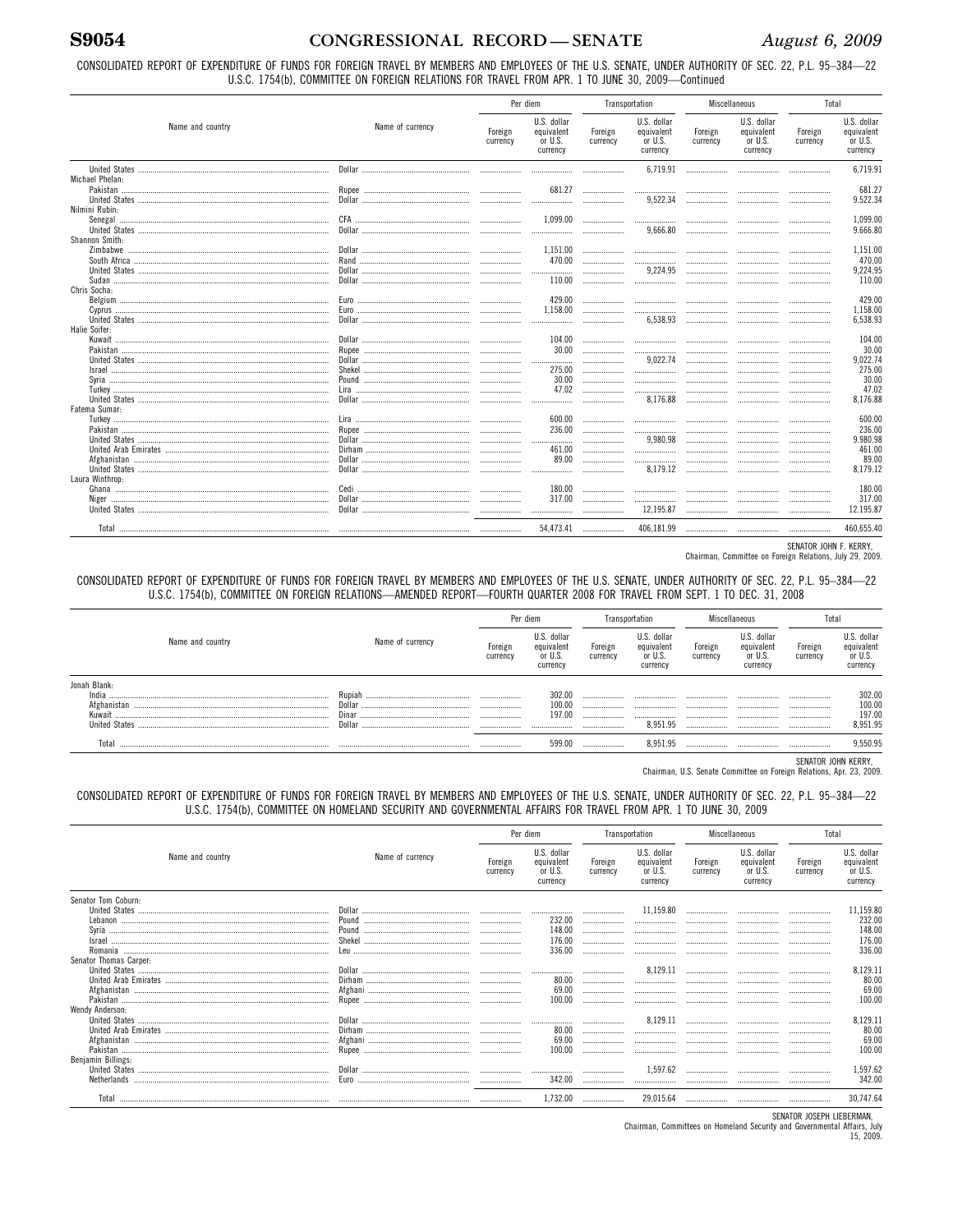**S9055** 

CONSOLIDATED REPORT OF EXPENDITURE OF FUNDS FOR FOREIGN TRAVEL BY MEMBERS AND EMPLOYEES OF THE U.S. SENATE, UNDER AUTHORITY OF SEC. 22, P.L. 95-384-22 U.S.C. 1754(b), COMMITTEE ON THE JUDICIARY FOR TRAVEL FROM APR. 1 TO JUNE 30, 2009

|                        |                                                                                                                           | Per diem            |                                                  | Transportation      |                                                  | Miscellaneous       |                                                  | Total                  |                                                  |
|------------------------|---------------------------------------------------------------------------------------------------------------------------|---------------------|--------------------------------------------------|---------------------|--------------------------------------------------|---------------------|--------------------------------------------------|------------------------|--------------------------------------------------|
| Name and country       | Name of currency                                                                                                          | Foreign<br>currency | U.S. dollar<br>equivalent<br>or U.S.<br>currency | Foreign<br>currency | U.S. dollar<br>equivalent<br>or U.S.<br>currency | Foreign<br>currency | U.S. dollar<br>equivalent<br>or U.S.<br>currency | Foreign<br>currency    | U.S. dollar<br>equivalent<br>or U.S.<br>currency |
| Senator Amy Klobuchar: |                                                                                                                           |                     |                                                  |                     |                                                  |                     |                                                  |                        |                                                  |
|                        |                                                                                                                           |                     |                                                  |                     |                                                  |                     |                                                  |                        | 75.00                                            |
|                        |                                                                                                                           |                     | 82.0                                             |                     |                                                  |                     |                                                  |                        | 82.00                                            |
|                        |                                                                                                                           |                     | 57.00                                            |                     |                                                  |                     |                                                  |                        | 57.00                                            |
|                        |                                                                                                                           |                     | 205.00                                           |                     |                                                  |                     |                                                  |                        | 205.00                                           |
| Thomas Sullivan:       |                                                                                                                           |                     |                                                  |                     |                                                  |                     |                                                  |                        |                                                  |
|                        |                                                                                                                           |                     | 307.00                                           |                     |                                                  |                     |                                                  |                        | 307.00                                           |
|                        | $\begin{minipage}{.4\linewidth} \textbf{Dong} \end{minipage} \begin{minipage}{.4\linewidth} \textbf{Dong} \end{minipage}$ |                     | 269.00                                           |                     |                                                  |                     |                                                  |                        | 269.00                                           |
|                        |                                                                                                                           |                     | 135.00                                           |                     |                                                  |                     |                                                  |                        | 135.00                                           |
|                        |                                                                                                                           |                     | 362.00                                           |                     |                                                  |                     |                                                  |                        | 362.00                                           |
| Senator Jon Kyl:       |                                                                                                                           |                     |                                                  |                     |                                                  |                     |                                                  |                        |                                                  |
|                        |                                                                                                                           |                     |                                                  |                     |                                                  |                     |                                                  |                        | 47.80                                            |
|                        |                                                                                                                           |                     | 23.58                                            |                     |                                                  |                     |                                                  |                        | 23.58                                            |
|                        |                                                                                                                           |                     | 156.00                                           |                     |                                                  |                     |                                                  |                        | 156.00                                           |
|                        |                                                                                                                           | .                   | 215.47                                           |                     |                                                  |                     |                                                  |                        | 215.47                                           |
| Timothy Morrison:      |                                                                                                                           |                     |                                                  |                     |                                                  |                     |                                                  |                        |                                                  |
|                        |                                                                                                                           |                     |                                                  |                     |                                                  |                     |                                                  |                        | 179.92                                           |
|                        |                                                                                                                           |                     | 33.58                                            |                     |                                                  |                     |                                                  |                        | 33.58                                            |
|                        |                                                                                                                           |                     | 10.00                                            |                     |                                                  |                     |                                                  | .                      | 10.00                                            |
|                        |                                                                                                                           |                     | 265.47                                           |                     |                                                  |                     |                                                  |                        | 265.47                                           |
| Total                  |                                                                                                                           |                     | 2.423.82                                         |                     |                                                  |                     |                                                  |                        | 2,423.82                                         |
|                        |                                                                                                                           |                     |                                                  |                     |                                                  |                     |                                                  | SENATOR PATRICK LEAHY, |                                                  |

Chairman, Committee on the Judiciary, July 31, 2009.

#### CONSOLIDATED REPORT OF EXPENDITURE OF FUNDS FOR FOREIGN TRAVEL BY MEMBERS AND EMPLOYEES OF THE U.S. SENATE, UNDER AUTHORITY OF SEC. 22, P.L. 95-384-22 U.S.C. 1754(b), COMMITTEE ON HEALTH, EDUCATION, LABOR, AND PENSIONS FOR TRAVEL FROM APR. 1 TO JUNE 30, 2009

|                           |                                                                                                                                                               |                     | Per diem                                         | Transportation      |                                                  | Miscellaneous       |                                                  | Total               |                                                  |
|---------------------------|---------------------------------------------------------------------------------------------------------------------------------------------------------------|---------------------|--------------------------------------------------|---------------------|--------------------------------------------------|---------------------|--------------------------------------------------|---------------------|--------------------------------------------------|
| Name and country          | Name of currency                                                                                                                                              | Foreign<br>currency | U.S. dollar<br>equivalent<br>or U.S.<br>currency | Foreign<br>currency | U.S. dollar<br>equivalent<br>or U.S.<br>currency | Foreign<br>currency | U.S. dollar<br>equivalent<br>or U.S.<br>currency | Foreign<br>currency | U.S. dollar<br>equivalent<br>or U.S.<br>currency |
| Senator Mike Enzi:        |                                                                                                                                                               |                     |                                                  |                     |                                                  |                     |                                                  |                     |                                                  |
|                           |                                                                                                                                                               |                     | 62.00                                            |                     |                                                  |                     |                                                  |                     | 62.00                                            |
|                           |                                                                                                                                                               |                     | 34.00                                            |                     |                                                  |                     |                                                  |                     | 34.00                                            |
|                           |                                                                                                                                                               |                     | 34.00                                            |                     |                                                  |                     |                                                  |                     | 34.00                                            |
|                           |                                                                                                                                                               |                     | 88.00                                            |                     |                                                  |                     |                                                  |                     | 88.00                                            |
|                           |                                                                                                                                                               |                     | 34.00                                            |                     |                                                  |                     |                                                  |                     | 34.00                                            |
| Senator Barbara Mikulski: |                                                                                                                                                               |                     |                                                  |                     |                                                  |                     |                                                  |                     |                                                  |
|                           |                                                                                                                                                               |                     | 1,849.00                                         |                     |                                                  |                     |                                                  |                     | 1,849.00<br>8,356.56                             |
|                           |                                                                                                                                                               |                     |                                                  |                     | 8,356.56                                         |                     |                                                  |                     |                                                  |
| Julia Frifield:           |                                                                                                                                                               |                     |                                                  |                     |                                                  |                     |                                                  |                     |                                                  |
|                           |                                                                                                                                                               |                     | 1,849.00                                         |                     |                                                  |                     |                                                  |                     | 1,849.00<br>8,356.56                             |
|                           | $\textbf{Dollar} \textit{} \textit{} \textit{} \textit{} \textit{} \textit{} \textit{} \textit{} \textit{} \textit{} \textit{} \textit{} \textit{} \textit{}$ |                     |                                                  |                     | 8.356.56                                         |                     |                                                  |                     |                                                  |
|                           |                                                                                                                                                               |                     | 3,950.00                                         |                     | 16,713.12                                        |                     |                                                  |                     | 20,663.12                                        |

SENATOR EDWARD M. KENNEDY,

Chairman, Committee on Health, Education, Labor, and Pensions, July 29, 2009.

#### CONSOLIDATED REPORT OF EXPENDITURE OF FUNDS FOR FOREIGN TRAVEL BY MEMBERS AND EMPLOYEES OF THE U.S. SENATE, UNDER AUTHORITY OF SEC. 22, P.L. 95-384-22 U.S.C. 1754(b), COMMITTEE ON ENERGY & NATURAL RESOURCES FOR TRAVEL FROM APR. 1 TO JUNE 30, 2009

|                        |                  | Per diem            |                                                  | Transportation      |                                                  | Miscellaneous       |                                                  | Total               |                                                  |
|------------------------|------------------|---------------------|--------------------------------------------------|---------------------|--------------------------------------------------|---------------------|--------------------------------------------------|---------------------|--------------------------------------------------|
| Name and country       | Name of currency | Foreign<br>currency | U.S. dollar<br>equivalent<br>or U.S.<br>currency | Foreign<br>currency | U.S. dollar<br>equivalent<br>or U.S.<br>currency | Foreign<br>currency | U.S. dollar<br>equivalent<br>or U.S.<br>currency | Foreign<br>currency | U.S. dollar<br>equivalent<br>or U.S.<br>currency |
| Allen Stayman:         |                  |                     |                                                  |                     | 1.846.70                                         |                     |                                                  |                     | 1,846.70                                         |
|                        |                  |                     | 488.51                                           |                     |                                                  |                     |                                                  |                     | 488.51                                           |
| Isaac Edwards:         |                  |                     |                                                  |                     |                                                  |                     |                                                  |                     |                                                  |
|                        |                  |                     |                                                  |                     | 1,846.70                                         |                     |                                                  |                     | 1,846.70                                         |
|                        |                  |                     | 449.04                                           |                     |                                                  |                     |                                                  |                     | 449.04                                           |
| Senator Jeff Bingaman: |                  |                     |                                                  |                     |                                                  |                     |                                                  |                     |                                                  |
|                        |                  |                     |                                                  |                     | 9,896.47                                         |                     |                                                  |                     | 9,896.47                                         |
|                        |                  |                     | 1.800.00                                         |                     |                                                  |                     |                                                  |                     | 1,800.00                                         |
|                        |                  |                     | 705.25                                           |                     |                                                  |                     |                                                  |                     | 705.25                                           |
| Robert Simon:          |                  |                     |                                                  |                     |                                                  |                     |                                                  |                     |                                                  |
|                        |                  |                     |                                                  |                     | 6,492.52                                         |                     |                                                  |                     | 6,492.52                                         |
|                        |                  |                     | 1,118.10                                         |                     |                                                  |                     |                                                  |                     | 1,118.10                                         |
|                        |                  |                     | 397.90                                           |                     |                                                  |                     |                                                  |                     | 397.90                                           |
| Jonathan Black:        |                  |                     |                                                  |                     | 9.274.24                                         |                     |                                                  |                     | 9,274.24                                         |
|                        |                  |                     | <br>1,157.00                                     |                     |                                                  |                     |                                                  |                     | 1,157.00                                         |
|                        |                  |                     | 730.00                                           |                     |                                                  |                     |                                                  |                     | 730.00                                           |
| Derek Dom:             |                  |                     |                                                  |                     |                                                  |                     |                                                  |                     |                                                  |
|                        |                  |                     |                                                  |                     | 8.980.24                                         |                     |                                                  |                     | 8.980.24                                         |
|                        |                  |                     | 1,117.00                                         |                     |                                                  |                     |                                                  |                     | 1,117.00                                         |
|                        |                  |                     | 733.75                                           |                     |                                                  |                     |                                                  |                     | 773.75                                           |
|                        |                  |                     | 8,696.55                                         |                     | 38,336.87                                        |                     |                                                  |                     | 47.033.42                                        |

SENATOR JEFF BINGAMAN,

Chairman, Committee on Energy & Natural Resources, June 5, 2009.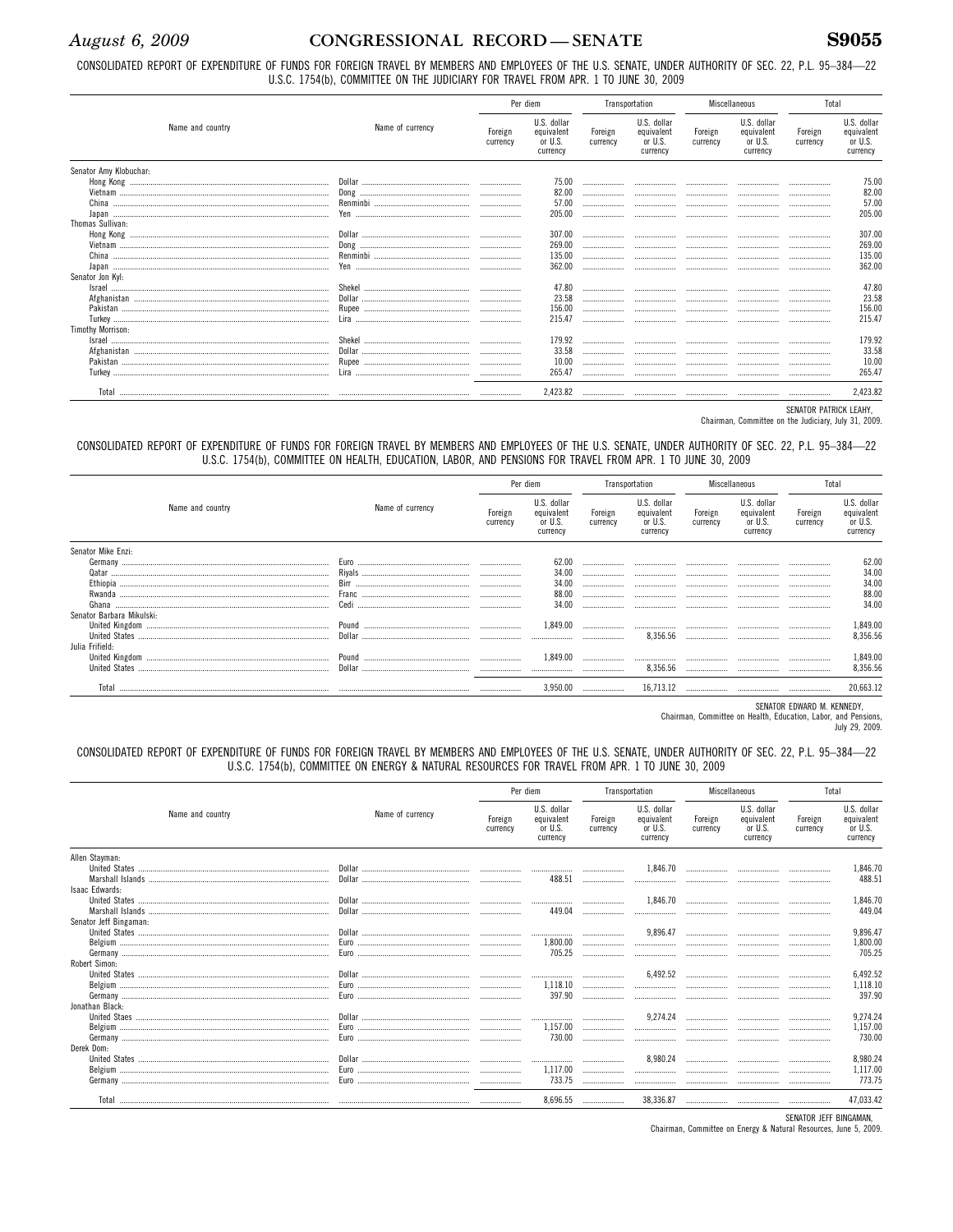CONSOLIDATED REPORT OF EXPENDITURE OF FUNDS FOR FOREIGN TRAVEL BY MEMBERS AND EMPLOYEES OF THE U.S. SENATE, UNDER AUTHORITY OF SEC. 22, P.L. 95-384-22 U.S.C. 1754(b), COMMITTEE ON SMALL BUSINESS AND ENTREPRENEURSHIP FOR TRAVEL FROM APR. 1 TO JUNE 30, 2009

|                                    |                  | Per diem            |                                                  | Transportation      |                                                  | Miscellaneous       |                                                  | Total               |                                                  |
|------------------------------------|------------------|---------------------|--------------------------------------------------|---------------------|--------------------------------------------------|---------------------|--------------------------------------------------|---------------------|--------------------------------------------------|
| Name and country                   | Name of currency | Foreign<br>currency | U.S. dollar<br>equivalent<br>or U.S.<br>currency | Foreign<br>currency | U.S. dollar<br>equivalent<br>or U.S.<br>currency | Foreign<br>currency | U.S. dollar<br>equivalent<br>or U.S.<br>currency | Foreign<br>currency | U.S. dollar<br>equivalent<br>or U.S.<br>currency |
| Senator Mary Landrieu:             |                  |                     | 212.22                                           |                     | 10,334.62<br>                                    |                     |                                                  |                     | 10,334.62<br>212.22                              |
| Tanner Johnson:<br>The Netherlands |                  |                     | 250.65                                           |                     | 1.087.62                                         |                     |                                                  |                     | 1,087.62<br>250.65                               |
| Stephanie Allen:                   |                  |                     | 178.16                                           |                     | 1,178.62<br>$\ldots \ldots \ldots \ldots$        |                     |                                                  | <br>                | 1,178.62<br>178.16                               |
| Jane Campbell:                     |                  |                     | 297.25                                           |                     | 1,028.50                                         |                     |                                                  |                     | 1,028.50<br>297.25                               |
| Jeanne-Marie Ganucheau:            |                  |                     | 667.92                                           | <br>                | 1,679.62                                         |                     |                                                  |                     | 1,679.62<br>667.92                               |
| T. Bradley Keith:                  |                  |                     | 895.00                                           | <br>                | 1,609.62                                         |                     |                                                  |                     | 1,609.62<br>895.00                               |
|                                    |                  |                     | 2.501.20                                         |                     | 16.918.60                                        |                     |                                                  | .                   | 19.419.80                                        |

SENATOR MARY LANDRIEU,

Chairman, Committee on Small Business and Entrepreneurship, July 2, 2009.

CONSOLIDATED REPORT OF EXPENDITURE OF FUNDS FOR FOREIGN TRAVEL BY MEMBERS AND EMPLOYEES OF THE U.S. SENATE, UNDER AUTHORITY OF SEC. 22, P.L. 95-384-22 U.S.C. 1754(b), COMMITTEE ON VETERANS' AFFAIRS FOR TRAVEL FROM APR. 1 TO JUNE 30, 2009

|                                          |                  |                     | Per diem                                         | Transportation      |                                                  | Miscellaneous       |                                                  | Total               |                                                  |
|------------------------------------------|------------------|---------------------|--------------------------------------------------|---------------------|--------------------------------------------------|---------------------|--------------------------------------------------|---------------------|--------------------------------------------------|
| Name and country                         | Name of currency | Foreign<br>currency | U.S. dollar<br>equivalent<br>or U.S.<br>currency | Foreign<br>currency | U.S. dollar<br>equivalent<br>or U.S.<br>currency | Foreign<br>currency | U.S. dollar<br>equivalent<br>or U.S.<br>currency | Foreign<br>currency | U.S. dollar<br>equivalent<br>or U.S.<br>currency |
| Kim Lipsky:                              |                  |                     | 913.72                                           |                     | 3.578.46                                         |                     |                                                  |                     | 913.7<br>3,578.4                                 |
| Dahlia Melendrez:                        |                  |                     | 913.72                                           |                     | 3.578.46                                         |                     |                                                  |                     | $913.72$<br>3,578.4                              |
| Senator Mike Johanns:<br>Terry Van Dorn: |                  |                     | 33.00                                            |                     |                                                  |                     |                                                  |                     | 33.0                                             |
|                                          |                  |                     | 33.00                                            |                     |                                                  |                     |                                                  |                     | 33.0                                             |
| Total:                                   |                  |                     | 1.893.44                                         |                     | 7.156.92                                         |                     |                                                  |                     | 9,050.3                                          |

SENATOR DANIEL AKAKA,

Chairman, Committee on Veterans' Affairs, United States Senate,<br>July 29, 2009.

CONSOLIDATED REPORT OF EXPENDITURE OF FUNDS FOR FOREIGN TRAVEL BY MEMBERS AND EMPLOYEES OF THE U.S. SENATE, UNDER AUTHORITY OF SEC. 22, P.L. 95-384-22 U.S.C. 1754(b), COMMITTEE ON INTELLIGENCE FOR TRAVEL FROM APR. 1 TO JUNE 30, 2009

|                  |                  | Per diem            |                                                  | Transportation      |                                                  | Miscellaneous       |                                                  | Total               |                                                  |
|------------------|------------------|---------------------|--------------------------------------------------|---------------------|--------------------------------------------------|---------------------|--------------------------------------------------|---------------------|--------------------------------------------------|
| Name and country | Name of currency | Foreign<br>currency | U.S. Dollar<br>equivalent<br>or U.S.<br>currency | Foreign<br>currency | U.S. Dollar<br>equivalent<br>or U.S.<br>currency | Foreign<br>currency | U.S. Dollar<br>equivalent<br>or U.S.<br>currency | Foreign<br>currency | U.S. Dollar<br>equivalent<br>or U.S.<br>currency |
|                  |                  |                     | 482.00                                           |                     |                                                  |                     |                                                  |                     | 482.00                                           |
|                  |                  |                     |                                                  |                     | 1.444.83                                         |                     |                                                  |                     | 1.444.83                                         |
|                  |                  |                     | 482.00                                           |                     |                                                  |                     |                                                  |                     | 482.00                                           |
|                  |                  |                     |                                                  |                     | 1.444.83                                         |                     |                                                  |                     | 1.444.83                                         |
|                  |                  |                     | 439.00                                           |                     |                                                  |                     |                                                  |                     | 439.00                                           |
|                  |                  |                     |                                                  |                     | 1.826.31                                         |                     |                                                  |                     | 1.826.31                                         |
|                  |                  |                     | 1.927.18                                         |                     |                                                  |                     |                                                  |                     | 1.927.18                                         |
|                  |                  |                     | <br>1.927.18                                     |                     | 16.918.98                                        |                     |                                                  |                     | 16.918.98<br>1.927.18                            |
|                  |                  |                     |                                                  |                     | <br>16,918.98                                    |                     |                                                  |                     | 16,918.98                                        |
|                  |                  | <br>                | <br>600.00                                       | <br>                |                                                  |                     |                                                  |                     | 600.00                                           |
|                  |                  |                     |                                                  |                     | <br>864.42                                       | <br>                |                                                  |                     | 864.42                                           |
|                  |                  |                     | 570.00                                           |                     |                                                  |                     | <br>                                             |                     | 570.00                                           |
|                  |                  |                     |                                                  |                     | 864.42                                           |                     |                                                  |                     | 864.42                                           |
|                  |                  |                     | 865.00                                           |                     |                                                  |                     |                                                  |                     | 865.00                                           |
|                  |                  |                     |                                                  |                     | 1,023.42                                         |                     |                                                  |                     | 1,023.42                                         |
|                  |                  |                     | 590.00                                           |                     |                                                  |                     |                                                  |                     | 590.00                                           |
|                  |                  |                     |                                                  |                     | 1,415.91                                         |                     |                                                  |                     | 1,415.91                                         |
|                  |                  |                     | 821.00                                           |                     |                                                  |                     |                                                  |                     | 821.00                                           |
|                  |                  |                     |                                                  |                     | 8,236.00                                         |                     |                                                  |                     | 8,236.00                                         |
|                  |                  |                     | 635.00                                           |                     |                                                  |                     |                                                  |                     | 635.00                                           |
|                  |                  |                     | <br>1,339.00                                     |                     | 8,900.33                                         |                     |                                                  |                     | 8.900.33<br>1,339.00                             |
|                  |                  |                     |                                                  |                     |                                                  |                     | <br>3,236.00                                     |                     | 3.236.00                                         |
|                  |                  |                     | <br>1,339.00                                     |                     |                                                  |                     |                                                  |                     | 1,339.00                                         |
|                  |                  |                     | 1,339.00                                         | <br>                | <br>                                             | <br>                | <br>                                             |                     | 1.339.00                                         |
|                  |                  |                     | 1,339.00                                         |                     |                                                  |                     |                                                  |                     | 1.339.00                                         |
|                  |                  |                     | 1,339.00                                         |                     |                                                  |                     |                                                  |                     | 1,339.00                                         |
|                  |                  |                     | 16,033.36                                        |                     | 59,858.43                                        | .                   | 3,236.00                                         |                     | 79.127.79                                        |

SENATOR DIANE FEINSTEIN, Chairman, Committee on Intelligence, July 24, 2009.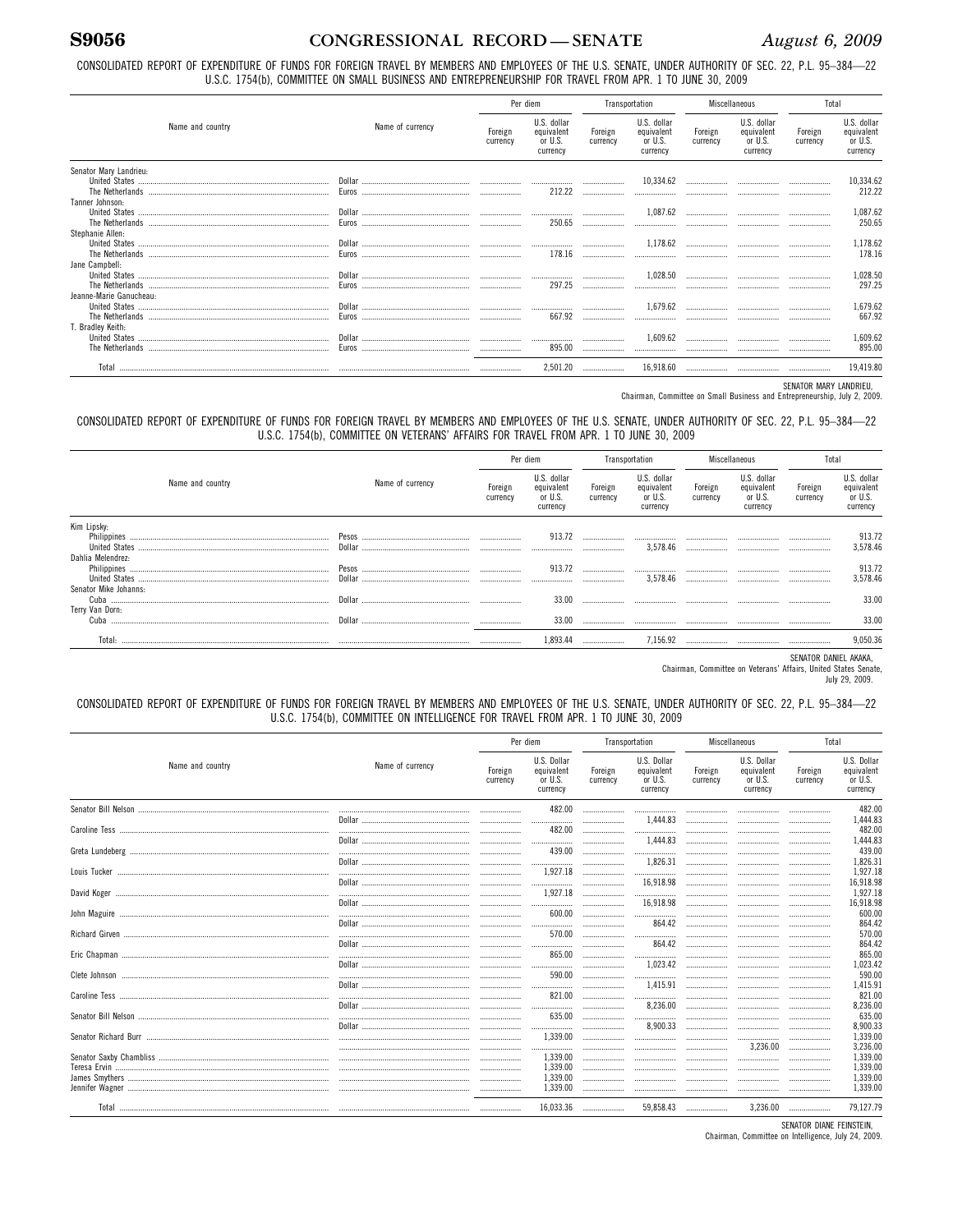S9057

CONSOLIDATED REPORT OF EXPENDITURE OF FOREIGN CURRENCIES AND APPROPRIATED FUNDS FOR FOREIGN TRAVEL BY MEMBERS AND EMPLOYEES OF THE U.S. SENATE, UNDER AUTHORITY OF SEC. 22, P.L. 95-384-22 U.S.C. 1754(b), COMMITTEE ON ENVIRONMENT AND PUBLIC WORKS FOR TRAVEL FROM APR. 1 TO JUNE 20, 2009

|                                                 |                  |                     | Per diem                                         |                     | Transportation                                   | Miscellaneous       |                                                  | Total               |                                                  |
|-------------------------------------------------|------------------|---------------------|--------------------------------------------------|---------------------|--------------------------------------------------|---------------------|--------------------------------------------------|---------------------|--------------------------------------------------|
| Name and country                                | Name of currency | Foreign<br>currency | U.S. dollar<br>equivalent<br>or U.S.<br>currency | Foreign<br>currency | U.S. dollar<br>equivalent<br>or U.S.<br>currency | Foreign<br>currency | U.S. dollar<br>equivalent<br>or U.S.<br>currency | Foreign<br>currency | U.S. dollar<br>equivalent<br>or U.S.<br>currency |
| Eric Thu:                                       |                  |                     | 1.476.00                                         |                     | 8,758.51<br>$\ldots \ldots \ldots \ldots$        |                     |                                                  | <br>                | 8,758.51<br>1,476.00                             |
| Thomas Hassenboehloer:<br>Allyne Todd Johnston: |                  |                     | 656.00                                           |                     | 7.698.22                                         |                     |                                                  |                     | 7,698.22<br>656.00                               |
| John Stoody:                                    |                  |                     | 490.00                                           |                     | 7.698.22                                         |                     |                                                  |                     | 7,698.22<br>490.00                               |
| Christopher J. Albritton:                       |                  |                     | 656.00                                           |                     | 7.698.22                                         |                     |                                                  |                     | 7,698.22<br>656.00                               |
| Bettina Poirier:                                |                  |                     | 649.00                                           |                     | 7.692.25                                         |                     |                                                  |                     | 7,692.25<br>649.00                               |
|                                                 |                  |                     | 500.00                                           |                     | 7.663.62                                         |                     |                                                  |                     | 7,663.62<br>500.00                               |
|                                                 |                  |                     | 4.427.00                                         |                     | 47.209.04                                        |                     |                                                  |                     | 51.636.04                                        |

SENATOR BARBARA BOXER,<br>Chairman, Committee on Environment & Public Works, July 30, 2009.

#### CONSOLIDATED REPORT OF EXPENDITURE OF FUNDS FOR FOREIGN TRAVEL BY MEMBERS AND EMPLOYEES OF THE U.S. SENATE, UNDER AUTHORITY OF SEC. 22, P.L. 95-384-22 U.S.C. 1754(b), COMMITTEE ON COMMISSION ON SECURITY AND COOPERATION IN EUROPE FOR TRAVEL FROM APR. 1 TO JUNE 30, 2009

|                                     |                  | Per diem            |                                                  |                     | Transportation                                   | Miscellaneous       |                                                  | Total               |                                                           |
|-------------------------------------|------------------|---------------------|--------------------------------------------------|---------------------|--------------------------------------------------|---------------------|--------------------------------------------------|---------------------|-----------------------------------------------------------|
| Name and country                    | Name of currency | Foreign<br>currency | U.S. dollar<br>equivalent<br>or U.S.<br>currency | Foreign<br>currency | U.S. dollar<br>equivalent<br>or U.S.<br>currency | Foreign<br>currency | U.S. dollar<br>equivalent<br>or U.S.<br>currency | Foreign<br>currency | U.S. dollar<br>equivalent<br>or U.S.<br>currency          |
| Orest Deychakiwsky:<br>Kyle Parker: |                  |                     | 1.025.00<br>                                     | <br>                | <br>7.802.94                                     | <br>                | <br>                                             |                     | 1,025.00<br>7.802.94                                      |
|                                     |                  | <br><br>            | 1,025.00<br><br>1.224.00<br>                     | <br><br><br>.       | <br>7.802.94<br><br>7,378.05                     | <br><br><br>        | <br><br><br>                                     | <br><br>            | 1,025.00<br>7,802.94<br>1,224.00<br>7,378.05              |
| Janice Helwig:<br>Shelly Han:       |                  |                     | 3.168.21<br>1,651.00<br>                         |                     | <br><br>8,538.65                                 | <br><br>            | <br><br>                                         |                     | 3,168.21<br>1,651.00<br>8,538.65                          |
|                                     |                  | <br><br>            | 3.168.21<br>1.651.00<br><br>1,319.91<br>         | <br><br><br><br>    | <br>8.538.65<br><br>11.174.81                    | <br><br><br><br>    | <br><br><br><br>                                 | <br><br>            | 3,168.21<br>1,651.00<br>8,538.65<br>1,319.91<br>11,174.81 |
| Winsome Packer:<br>Alex Johnson:    |                  |                     | 1.701.00<br>31,114.00<br>2,064.00                | <br><br>            | 2.438.00<br><br><br>7,788.81                     | <br>                | <br><br>                                         | <br><br>            | 4,139.00<br>31,114,00<br>2,064.00<br>7,788.81             |
|                                     |                  |                     | <br>49.111.33                                    | <br>                | 61.462.85                                        |                     |                                                  |                     | 110.574.18                                                |

SENATOR BENJAMIN CARDIN,

Chairman, Committee on Commission on Security and Cooperation in Europe,<br>July 28, 2009.

CONSOLIDATED REPORT OF EXPENDITURE OF FUNDS FOR FOREIGN TRAVEL BY MEMBERS AND EMPLOYEES OF THE U.S. SENATE, UNDER AUTHORITY OF SEC. 22, P.L. 95-384-22 U.S.C. 1754(b), COMMITTEE ON CODEL McCONNELL FOR TRAVEL FROM APR. 4 TO APR. 15, 2009

|                                                |                  |                     | Per diem                                         |                     | Transportation                                   |                     | Miscellaneous                                    |                     | Total                                            |
|------------------------------------------------|------------------|---------------------|--------------------------------------------------|---------------------|--------------------------------------------------|---------------------|--------------------------------------------------|---------------------|--------------------------------------------------|
| Name and country                               | Name of currency | Foreign<br>currency | U.S. dollar<br>equivalent<br>or U.S.<br>currency | Foreign<br>currency | U.S. dollar<br>equivalent<br>or U.S.<br>currency | Foreign<br>currency | U.S. dollar<br>equivalent<br>or U.S.<br>currency | Foreign<br>currency | U.S. dollar<br>equivalent<br>or U.S.<br>currency |
| Senator Mitch McConnell:                       |                  |                     |                                                  |                     |                                                  |                     |                                                  |                     |                                                  |
| Egypt …………………………………………………………………………………………       |                  |                     | 809.00                                           |                     |                                                  |                     |                                                  |                     | 809.00                                           |
| Israel                                         |                  |                     | 480.00                                           |                     |                                                  |                     |                                                  |                     | 480.00                                           |
|                                                |                  |                     | 1.108.00                                         |                     |                                                  |                     |                                                  |                     | 1.108.00                                         |
|                                                |                  |                     | 1.105.00                                         |                     |                                                  |                     |                                                  |                     | 1,105.00                                         |
|                                                |                  |                     | 1.920.00                                         |                     |                                                  |                     |                                                  |                     | 1,920.00                                         |
| Senator Saxby Chambliss:                       |                  |                     |                                                  |                     |                                                  |                     |                                                  |                     |                                                  |
| Egypt ……………………………………………………………………………………………      |                  |                     | 809.00                                           |                     |                                                  |                     |                                                  |                     | 809.00                                           |
|                                                |                  |                     | 480.00                                           |                     |                                                  |                     |                                                  |                     | 480.00                                           |
|                                                |                  |                     | ,108,00                                          |                     |                                                  |                     |                                                  |                     | 1,108.00                                         |
|                                                |                  |                     | .105.00                                          |                     |                                                  |                     |                                                  |                     | 1,105.00                                         |
|                                                |                  |                     | .920.00                                          |                     |                                                  |                     |                                                  |                     | 1,920.00                                         |
| Senator John Barrasso:                         |                  |                     |                                                  |                     |                                                  |                     |                                                  |                     |                                                  |
|                                                |                  |                     | 809.00                                           |                     |                                                  |                     |                                                  |                     | 809.00                                           |
| Israel                                         |                  |                     | 480.00                                           |                     |                                                  |                     |                                                  |                     | 480.00                                           |
|                                                |                  |                     | 1,108,00                                         |                     |                                                  |                     |                                                  |                     | 1,108.00                                         |
|                                                |                  |                     | .105.00                                          |                     |                                                  |                     |                                                  |                     | 1.105.00                                         |
| <u>taly …………………………………………………………………………………………</u> |                  |                     | 1.920.00                                         |                     |                                                  |                     |                                                  |                     | 1,920.00                                         |
| Senator James Risch:                           |                  |                     |                                                  |                     |                                                  |                     |                                                  |                     |                                                  |
| Egypt …………………………………………………………………………………………       |                  |                     | 809.00                                           |                     |                                                  |                     |                                                  |                     | 809.00                                           |
| Israel                                         |                  |                     | 480.00                                           |                     |                                                  |                     |                                                  |                     | 480.00                                           |
|                                                |                  |                     | 1,108,00                                         |                     |                                                  |                     |                                                  |                     | 1,108.00                                         |
|                                                |                  |                     | 1.105.00                                         |                     |                                                  |                     |                                                  |                     | 1.105.00                                         |
|                                                |                  |                     | .920.00                                          |                     |                                                  |                     |                                                  |                     | 1,920.00                                         |
| Admiral Brian Monahan:                         |                  |                     |                                                  |                     |                                                  |                     |                                                  |                     |                                                  |
| Egypt ……………………………………………………………………………………………      | Pound            |                     |                                                  |                     |                                                  |                     |                                                  |                     | 809.00                                           |
| <b>Israel</b>                                  |                  |                     | 480.00                                           |                     |                                                  |                     |                                                  |                     | 480.00                                           |